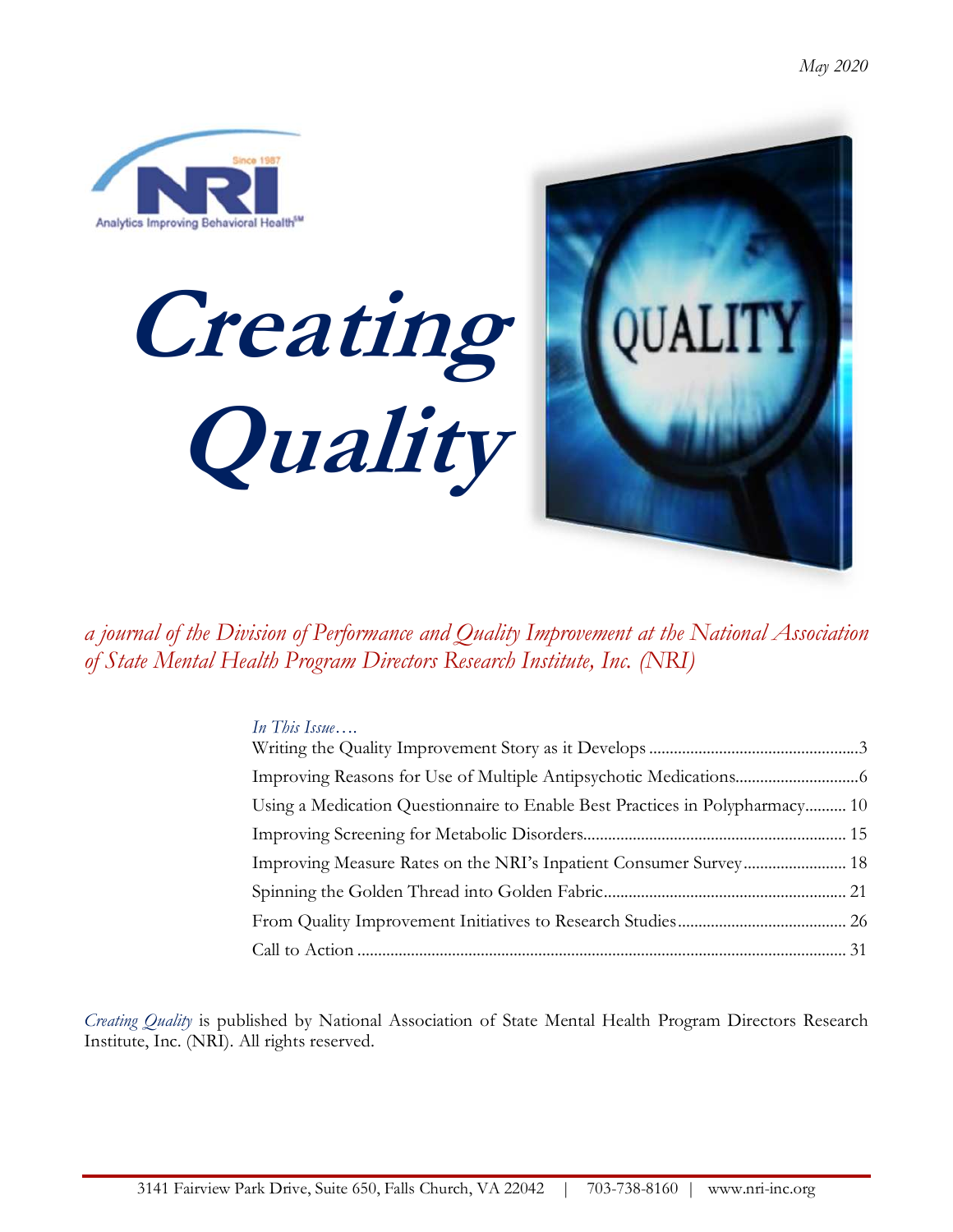#### WELCOME

This second issue of *Creating Quality* is devoted to sharing the quality improvement initiatives at several psychiatric facilities. The major focus of a quality improvement initiative is to improve care processes and produce better outcomes for recipients of care. Quality improvement is also referred to as a local action, in that its efforts are directed at a local problem. However, the local problem is also a problem in other healthcare settings and those settings can benefit from a well-told quality improvement story. How to spread the word is the focus of two articles, and how to actively engage clinical staff is the focus of one article in this issue of Creating Quality. The journal highlights the experiences of three facilities that had taken significant steps to improve care, the underlying documentation which is the evidence of that care, and the development of clinically useful tools to assist the clinical staff with staying on-track with best practices. We recognize the considerable effort these facilities' staff committed to providing their stories and reviewing the final format. The Advisory Group also conducted a review and commented on the contents of this issue.

We welcome feedback from all our clients so that we can make Creating Quality the go-to journal for inpatient psychiatric care.

Best Regards, Lucille Schacht, PhD, CPHQ, Senior Director and Editor for this issue

Advisory Group members:

|                                                                                        | PQI Division Staff:                                                                                                                                                         |  |  |
|----------------------------------------------------------------------------------------|-----------------------------------------------------------------------------------------------------------------------------------------------------------------------------|--|--|
| Angela Lobb, LCSW, ACSW, Clinical Director,<br>Indiana                                 | Torre Boyd, MS, NCC, Project Manager                                                                                                                                        |  |  |
| Angela Loosli, Assistant Institution Administrator,<br>Idaho                           | Glorimar Ortiz, MS, PhDc, Principal<br>Biostatistician                                                                                                                      |  |  |
| Clifford Gregory, Specialist for Meditech PCS,<br>EMR, ITS Applications, Massachusetts | Missy Rand, LPC, CSAC, Clinical Quality<br>Educator                                                                                                                         |  |  |
| James E Smith, LCSW, DCSW, Superintendent,<br>Texas                                    | Alexis Tyson, BS, Quality Improvement Specialist                                                                                                                            |  |  |
| Lalita Jambhale, PhD, Director, Performance<br>Improvement/Quality Assurance, Ohio     | Delia Singleton, BS, Quality Improvement<br>Specialist                                                                                                                      |  |  |
|                                                                                        | Kamal Kohli, .Net Developer                                                                                                                                                 |  |  |
| Lisa Hines, BSN, MS, RN, Director of Quality<br>Improvement, Maryland                  | Acknowledgements:<br>We would like to recognize the following individuals                                                                                                   |  |  |
| Mary Clair O'Hara, Quality and Risk Management,<br>Virginia                            | who contributed to the production of this issue. NRI<br>researcher Robert Shaw, M.A., for conducting the initial<br>interviews with facilities and beginning the framework  |  |  |
| Rosalie Etherington, PhD, Superintendent, Chief<br>Clinics Officer, North Dakota       | for the articles. Consultant Dwight McCall, Ph.D.,<br>L.P.C. for a review of the articles and identification of<br>critical content. NRI principal biostatistician Glorimar |  |  |
| Trisha Anthony, Director of Quality Management,<br>Ohio                                | Ortiz. M.S., Ph.D.c. for final review and structure of<br>quality improvement stories for NRI publication.                                                                  |  |  |

The statements and opinions contained in the articles express the author's views only and are not necessarily the opinion of NRI, the issue Editor, or the Advisory Group members.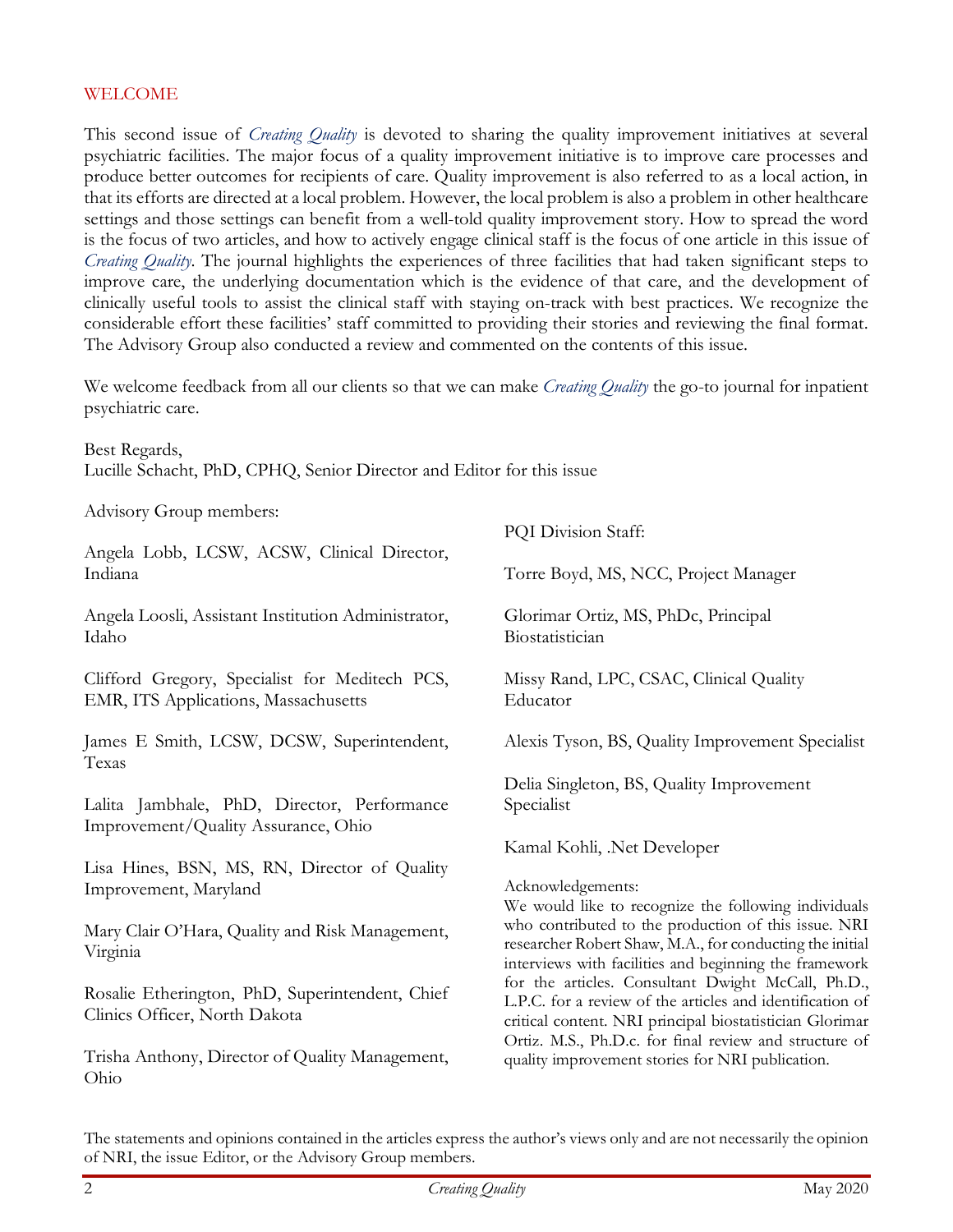# By: Lucille Schacht, Ph.D., C.P.H.Q.

#### Introduction

We have three compelling first-hand stories from psychiatric facilities in this issue of Creating Quality and in this article, we share our learning about the process and a strategy to assist facilities with the continued peer-to-peer sharing that is so vital to improvement in our system of inpatient psychiatric care. The sections below are organized to follow the structure of the stories presented in this journal. Creating Quality does not use the strict criteria of the Standards for QUality Improvement Reporting Excellence [SQUIRE] format (SQUIRE, 2017), but we encourage quality improvement teams to consider more fully documenting their projects with a plan to publish and share their results at the conclusion.

In addition to sharing your quality improvement stories through NRI (in the format described below), The Joint Commission's Journal on Quality and Patient Safety and NAHQ's Journal for Healthcare Quality accept articles using the SQUIRE format.

All quality improvement projects involve a team of individuals with areas of expertise and responsibility for carrying out specific parts of the initiative. Most quality initiatives are chartered by leadership thereby gaining the needed organizational support to change practice to improve care. A champion often volunteers to be the voice of wisdom and support the staff in the needed changes. The quality management division is often the keeper of the data that illustrates prior performance and tracks the impact of changes on outcomes. The team designates a project manager that coordinates the initiative and tracks all documentation related to the initiative.

#### Quality Improvement Story Outline

#### Background

The selection of the area of focus is often one that meets the criteria of high risk (severity), high volume (incidence or prevalence), or problem prone. In many cases, this criterion was stated in terms of low performance on a required measure. Additionally, the importance of the measure and the underlying clinical activity or workflow should be clearly stated. There are many worthy efforts for quality initiatives and most facilities have several projects occurring at the same time.

The background section can be improved with information on how this measure became an area of focus for the facility; for example, was there a clinical incident, was there a cost associated to low performance. The background should clearly state the value of this project for patient outcomes and improvements in care. The background also includes all the upfront learning on current performance, standards of care related to the area of interest, expected performance, identification of practice gaps, and identification of documentation issues.

#### The Problem

The problem is the initial push for action, which brought this measure or workflow issue to the attention of the leadership and the creation of a quality initiative. The problem is often stated as a trend of low performance over a long period. The perceived reason for the low performance is often stated in terms of the disconnect between current and preferred or best practice.

The perceived impact on consumers could be added as this is related to the development of actions and the measurement of compliance of staff to those actions.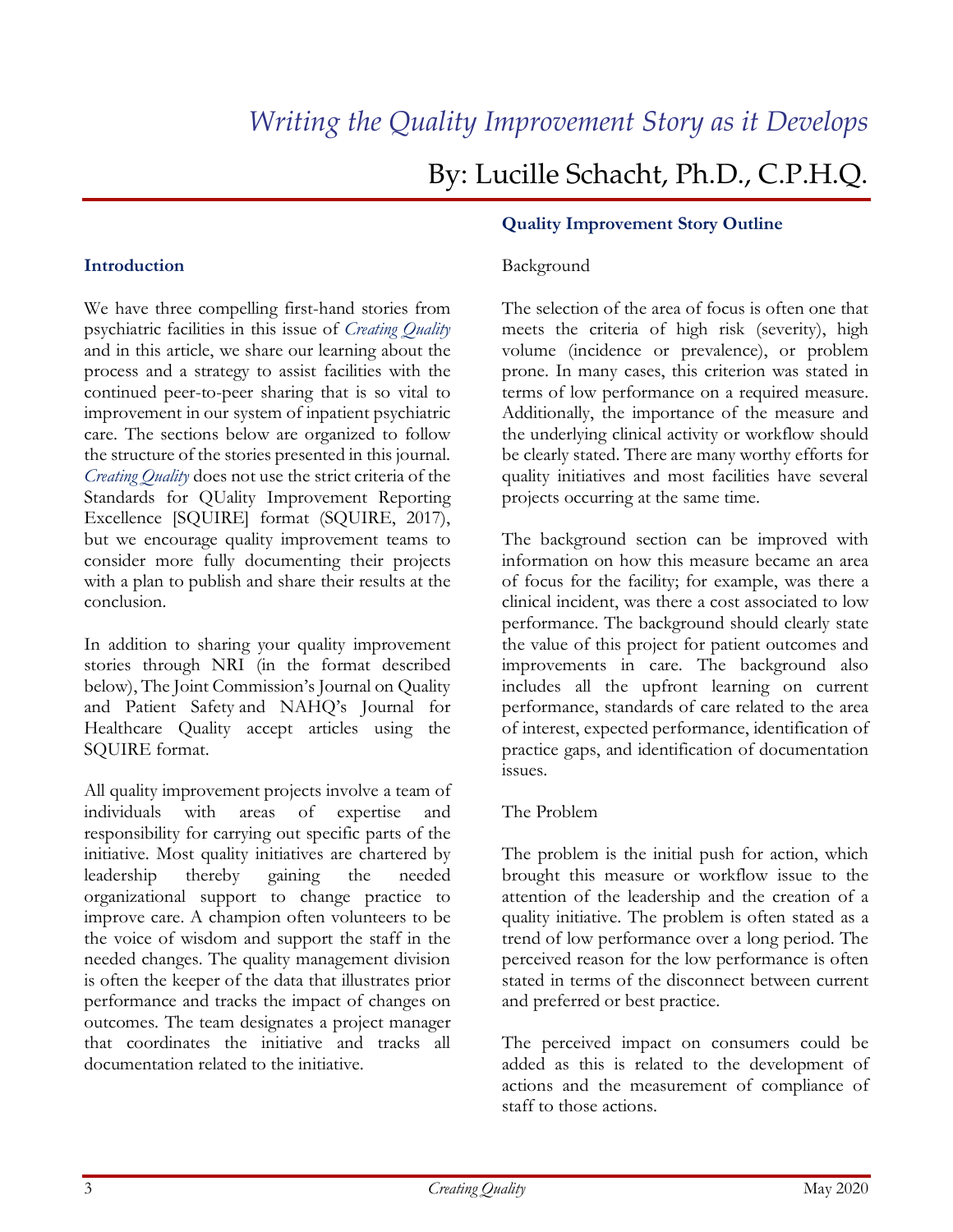# Desired Result(s)

A list of initial outcomes expected from the quality initiative is identified. The desired results may also be referred to as the aims of the initiative: what is the initiative trying to accomplish. These may be higher-level goals as set in the original charter for the quality initiative or they may be more granularly developed by the quality improvement team. For each of these outcomes, a metric should be developed and discussed in the remaining sections of the story. An important internal review activity for the quality improvement team is determining whether the metrics developed were specific enough for data collection and for demonstrating that the specific actions, and no other actions, were the source of the improvement.

## Method

A project plan document should be used that is structured and appropriate to the facility. The document should be updated with each team meeting, and include discussion items, decision items, specific activities, metrics, timelines, and accountabilities. The project plan can serve as the basis of information for the methods sections. It also becomes the historical record for the project and should be saved for future reference.

The methods section describes the Plan and Do stages of PDSA cycles. Here it is important to include information on who, generally by role, was involved in the design of the initiatives, including the discrete actions and whether they were sequential or concurrent. Often an iterative process, it is important to note whether there was learning from one action that influenced the adoption of a subsequent action. It is also important to identify where steps required approval from higher authorities as this may increase the overall timeline for implementing the desired actions and may delay improvement.

It is equally important to identify which staff, also by role, carried out the initiatives, and what resources they were provided to be successful. Staff training takes many forms, so it is useful to explain what models were used and whether this required additional resources. Discussion of staff training should also address whether there was testing of competency after the training events.

There is also much information that comes directly from the quality improvement team's meetings. The methods section summarizes the learning and planning from these meetings where the analyses of current data are shared with clinicians, IT, leaders, and all departments that may have an impact on the measure of interest. These meetings often produce insights from brainstorming potential causes and suggesting alternative actions. This is where certain QI tools are most effective: control charts, pareto charts, cause and effect diagrams, value stream mapping, etc. Documenting the tools used during these meetings can lend credibility to the results achieved as being based on disciplined and planned actions.

The team meetings are also the source of information on strategies for motivating staff for change, placement of visual prompts (posters), electronic alerts (in an EHR), new forms (admission orders, discharge plans) and taking old forms out of circulation. These strategies become action steps and require a monitoring plan. The monitoring plan should be specified. Identifying the frequency of monitoring and the metrics used are necessary for interpreting the impact of the intervention. The team also discusses the results of regular monitoring and identifies whether the actions were carried out as specified or if there were adaptions or workarounds created. This collaborate review will provide the context for interpreting the outcomes of the initiatives and the next steps in quality.

# Observed Results

The major metric should be displayed showing performance both before and after the initiative. The preferred chart for quality improvement activities is the control chart because it can identify whether the intervention had a significant impact on the outcome. In the stories that follow, the control chart was drawn using the QIMacros tools (KnowWare International Inc, 2020) and assess the change in performance levels based on when the initiatives started. The chart should display several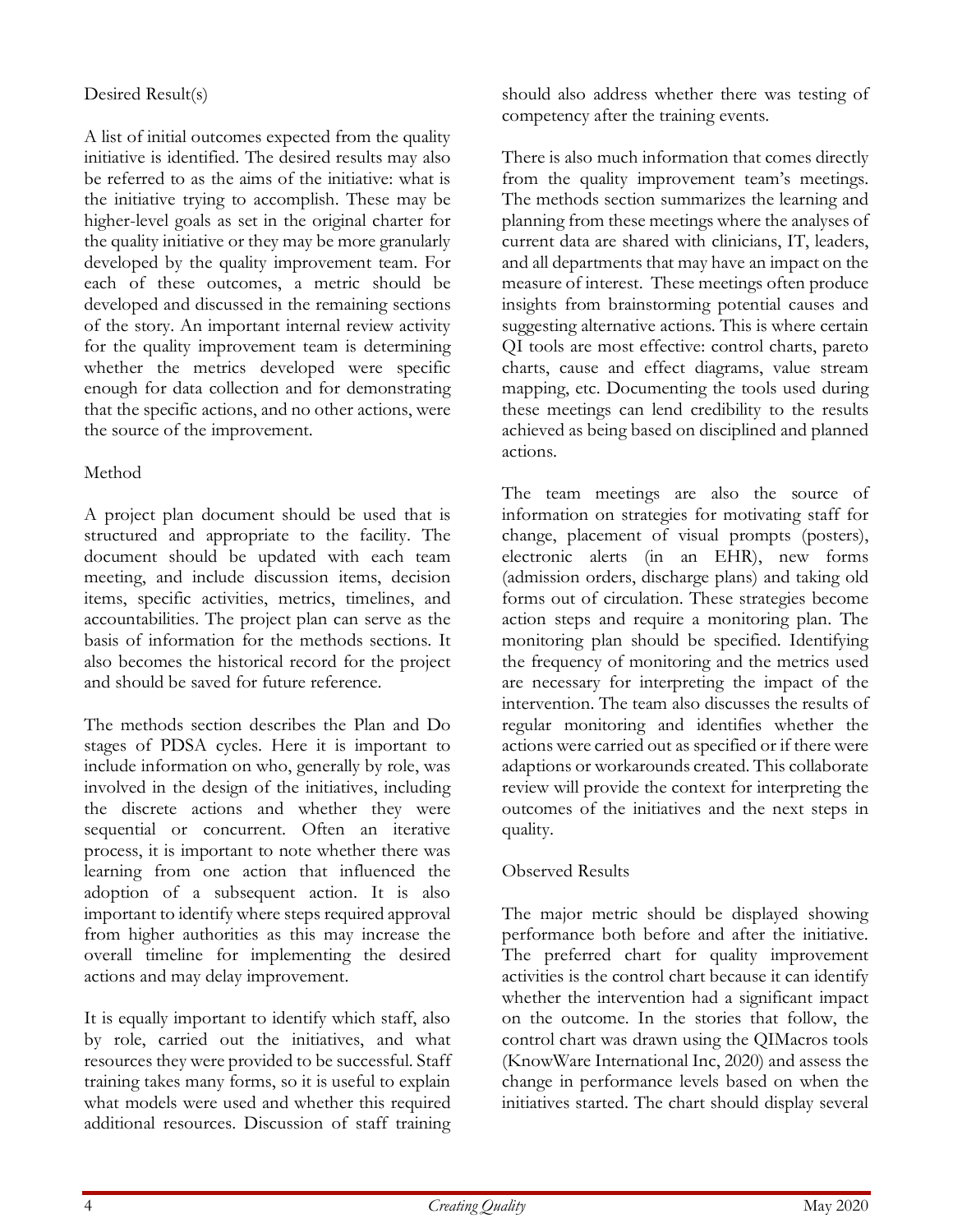months after the initiative to demonstrate whether the new level was sustained.

A brief explanation of the investigation of any outlier data points that occurred after the intervention should be added to highlight the route cause and the action taken to remediate the identified issue. A concern for all facilities is the sustainability of a change effort, therefore insights from unusual performance can be used to make adaptions in action plans or monitoring plans.

#### Lessons Learned and Insights

Lessons learned and insights is an opportunity for the quality improvement team to share key strategies used to become more knowledgeable about the problem at their facility and to change practices that resulted in improved outcomes for consumers. There are many interconnected processes in a facility. Identifying the impact of the changes on other aspects of the facility may lead to further quality efforts. Identifying improvements in other processes that were not the target of the initiative may also suggest great uptake of a quality characteristic by members of the staff (for example a culture of "safety first" may have become more prominent due to a quality initiative and other safety indicators may have also seen an improvement).

Many facilities may be concerned with "gaming" a measure through the identification of documentation changes that do not have a corresponding clinical action change. Clearly stating the relationship may provide guidance to other facilities to address this issue.

As EHRs become the standard for documenting the entire clinical process, attention should be given to the impact of alerts and workarounds on clinical workflow and the potential loss of documenting the richness of the clinical interaction. Abstracting data and documenting clinical interactions should not be adversaries, so the strategies to resolve these competing demands should also be explored.

#### Critical Documentation

Every quality improvement story should have a project plan from which to build the story. Ensuring that the plan includes all updates in the action steps and a review of the monitoring activities will enable a facility to compose their story with some ease. To meet the higher standards of the SQUIRE format, we recommend that the SQUIRE tool be included with the project plan from the beginning and discussed among the project team.

The quality improvement team likely uses many tools during their assessment of current performance and causes of low performance. All these powerful resources should be saved with the project plan documents. The resources can also serve a second benefit to the facility – they can become training aides for quality teams which include real-world examples.

As noted previously, a wealth of information is shared during team meetings. Often this information leads to adaptions in the plan or action steps and influences the final roll-out to the facility of the new practice or procedure. Changes in the plan also document failed actions, the cause of those failures, as well as the development of new actions. It is important for the team to know that not all actions will lead to improvement, but failed attempts can provide insights into what really needs to change.

## References

Standards for QUality Improvement Reporting Excellence [SQUIRE]. (2017) http://www.squire-statement.org/

KnowWare International Inc. (2020). QIMacros add-in for Excel. https://www.qimacros.com/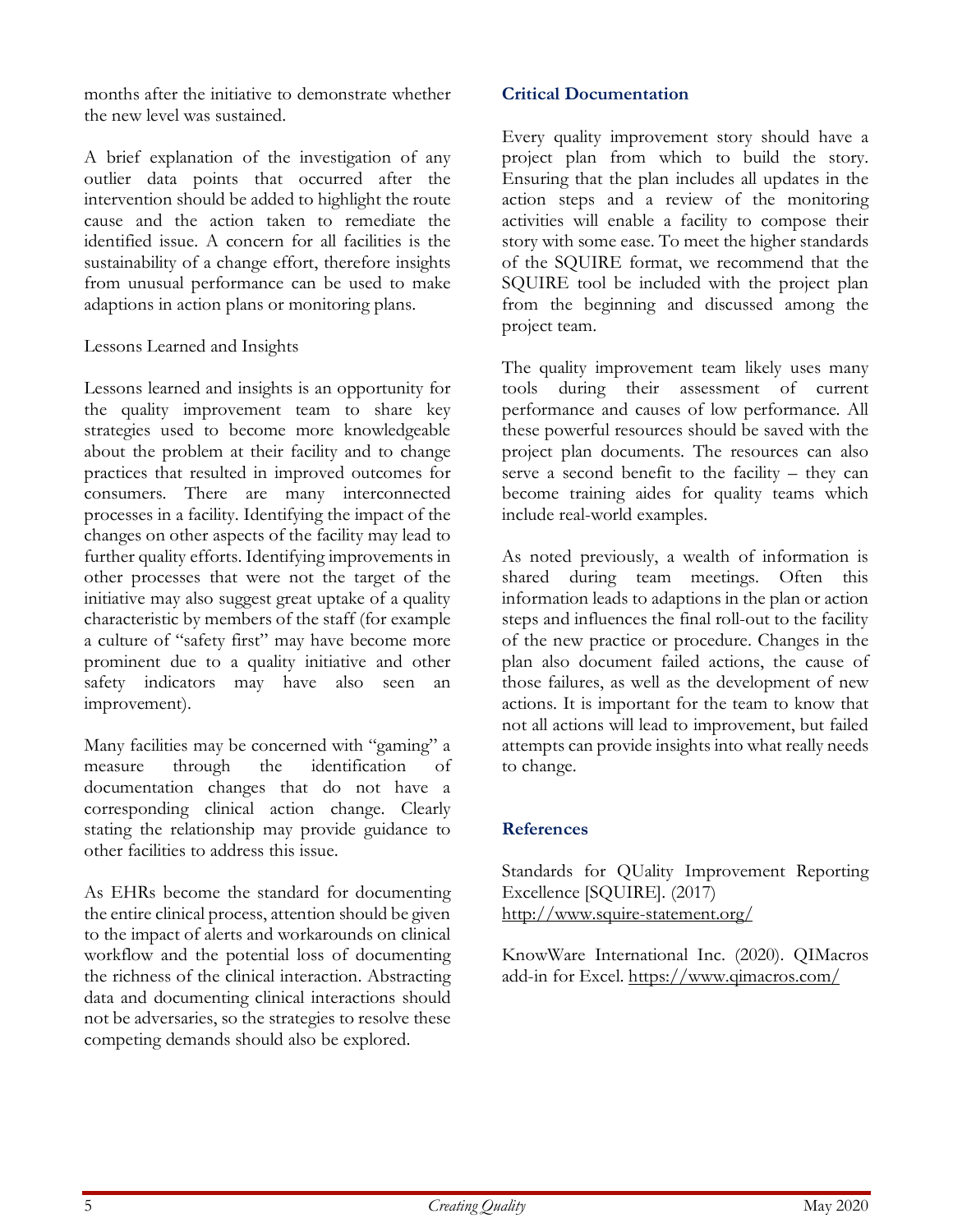# By: Kate Oliver, Public Health Informaticist II, Patrice Deren, Director of Pharmacy, and Carrie Turner, RN IV

#### Introduction

The Alaska Psychiatric Institute (API) provides acute, inpatient mental health services for Alaskans aged 13 and older who require hospitalization for a psychiatric crisis. With an 80-bed capacity, the hospital includes one unit for adolescent care (10 beds), three units for adult civil patients (60 beds), and one unit for adult forensic patients (10 beds). The hospital is located in Anchorage, the largest urban center in the state but serves Alaskans from across the state. Due to staffing shortages, the bed capacity in 2018 was held to 60 beds or less throughout the year. The average daily census during this year was 52 patients with average lengths of stay for civil and forensic patients at 15.6 and 44.4 days, respectively.

## The Quality Improvement Process

#### >>>Background<<<

In reviewing API's BHPMS reports in late summer of 2017, the QAPI team identified a need to look at their reasons for multiple antipsychotic medications at discharge to meet the identified standards for best practice. These data were collected in the HBIPS-5 measure: Patients Discharged on Multiple Antipsychotic Medications with Appropriate Justification which requires specifying the reason more than one antipsychotic medication was ordered at discharge. The review of API's most recent ORYX report from The Joint Commission indicated that from the second quarter of 2015 and continuing through the first quarter of 2017, the results for this measure fell below the set target limits. Therefore, a thorough data quality assessment of that year's data was performed.

In the fall of 2017, QAPI staff with assistance from pharmacy staff conducted a review of records for

100 patients who has been discharged on polypharmacy between 1/1 and 11/6 of that year. The reasons for polypharmacy were assessed for accuracy. The initial findings showed that a significant number of patients whose primary medication was Clozapine were given the reason of "symptom reduction" rather than "Augmentation of Clozapine". A discussion with NRI's Glorimar Ortiz confirmed that the latter reason was the only one of the two considered by The Joint Commission to be an appropriate reason for neuroleptic polypharmacy.

The finding that symptom reduction was used as the justification rather than augmentation of Clozapine was presented to the Chief Pharmacist who determined that further review was warranted in order to examine additional chart information regarding polypharmacy reasons. The continued review revealed that another significant number of patients who were on polypharmacy due to having had three or more failed monotherapies had also been given the reason of symptom reduction instead of the accurate reason indicating a history of failed monotherapies. Additionally, this review found evidence that nurses were entering Patient Being Monitored for Side Effects as a default reason when none appeared to be listed by the physician.

## >>>The Problem<<<

For eight consecutive quarters it was found a statistically significant "Undesirable Result" for the prescription of antipsychotic medications with appropriate justification. API staff were discharging patients on multiple antipsychotic medications but without documented appropriate justification. The main problem was that physicians were over relying on symptom reduction as a reason for multiple antipsychotic medication resulting in a significant degree of data inaccuracies.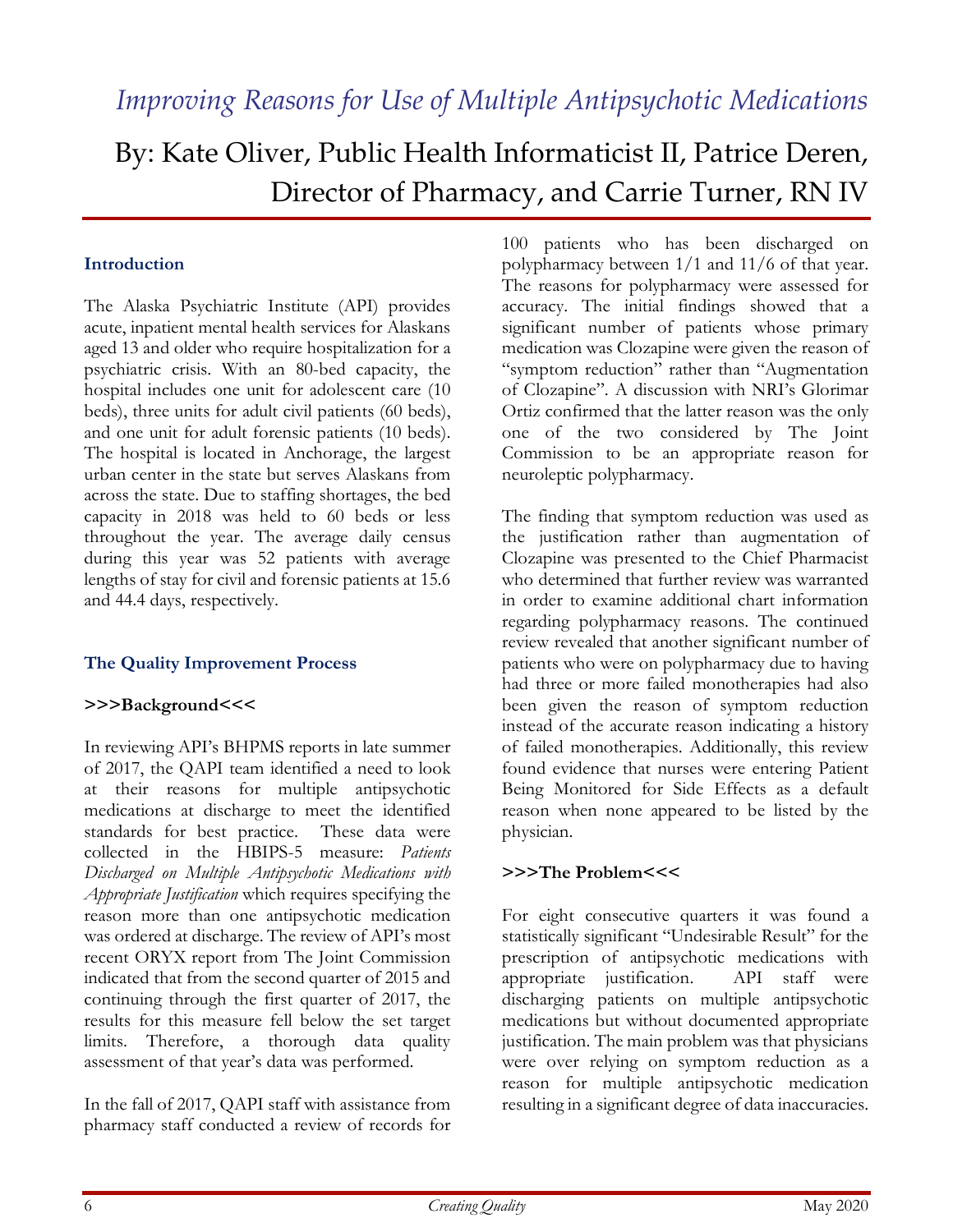## >>>Desired Results<<<

- 1. Increase the understanding by clinicians on the appropriate reasons for prescribing multiple antipsychotic medication at discharge.
- 2. Improvement of data reporting accuracy for the measure.
- 3. Improvement in measure rate.

#### >>>Method<<<

The results of the analysis were presented to the hospital medication management committee (MMC) during their monthly meeting held in March 2018. The committee, comprised of the Chief Pharmacist, Director of Psychiatry, Director of Nursing, Infection Control Coordinator, Director of QAPI, and one staff from the Hospital Education group, reviewed the results and the need for an action plan to improve reporting accuracy. The review and discussion produced three overarching action areas:

- 1. Improvement in the understanding by physicians about the meaning and importance of the various reasons and which are related to better patient outcomes.
- 2. Improvement in documentation of providers' progress notes in the electronic medical record to support reasons for multiple antipsychotic medications.
- 3. Improvement in the hospital's electronic healthcare record options in order to facilitate more accurate reporting that the appropriate justifications were actually evident and appropriate for the physicians to report.

The following steps were taken beginning in April 2018 to achieve the action areas. The MMC:

- 1. Reviewed the existing 8 reasons for polypharmacy, and determined that the options were out of date and required revision.
- 2. Proposed that the three appropriate justifications: History of a minimum of three or more failed trials for monotherapy, Recommended plan to taper to monotherapy or tapering in process (cross taper), and Augmentation of Clozapine, would be

supplemented with one other reason: symptom reduction.

- 3. Developed a Drug Utilization Review Criteria Summary, to provide an easy reference document for physicians that included the appropriate clinical rationale for each reason and the expected documentation standards.
- 4. Requested additional review and approval by API's medical executive committee for the implementation of both the change recommendations and the criteria summary required.
- 5. Presented the recommendations and associated documentation to the medical executive committee which gave final approval for the truncated list of reasons for polypharmacy, as well as, the Drug Utilization Review Criteria Summary. The medical executive committee included 27 members of which 14 were in attendance. Members were from various departments including administration, medical, nursing, and social work.
- 6. The IT/ Health Informatics team took action in June to complete the technical changes to Meditech, API's electronic medical record system.
- 7. The pharmacy and health informatics group updated the system's discharge medications and brought the list into alignment with the New Generation Antipsychotic Medications referenced in the current BHPMS Implementation Guide.
- 8. The IT/Health informatics team developed a new report that would provide Pharmacy with the history of medications received by any patient readmitted to API.

Physicians and nursing staff were notified of the change to reporting protocols through a series of hospital-wide emails sent from the IT/ Informatics team. The Chief Pharmacist continued efforts to educate care providers through ongoing medication management and medical executive committee meetings, as well as, electronic communications to targeted audiences.

Further revision of the process also occurred to address the volatility created in values that were generally based on small numbers of patients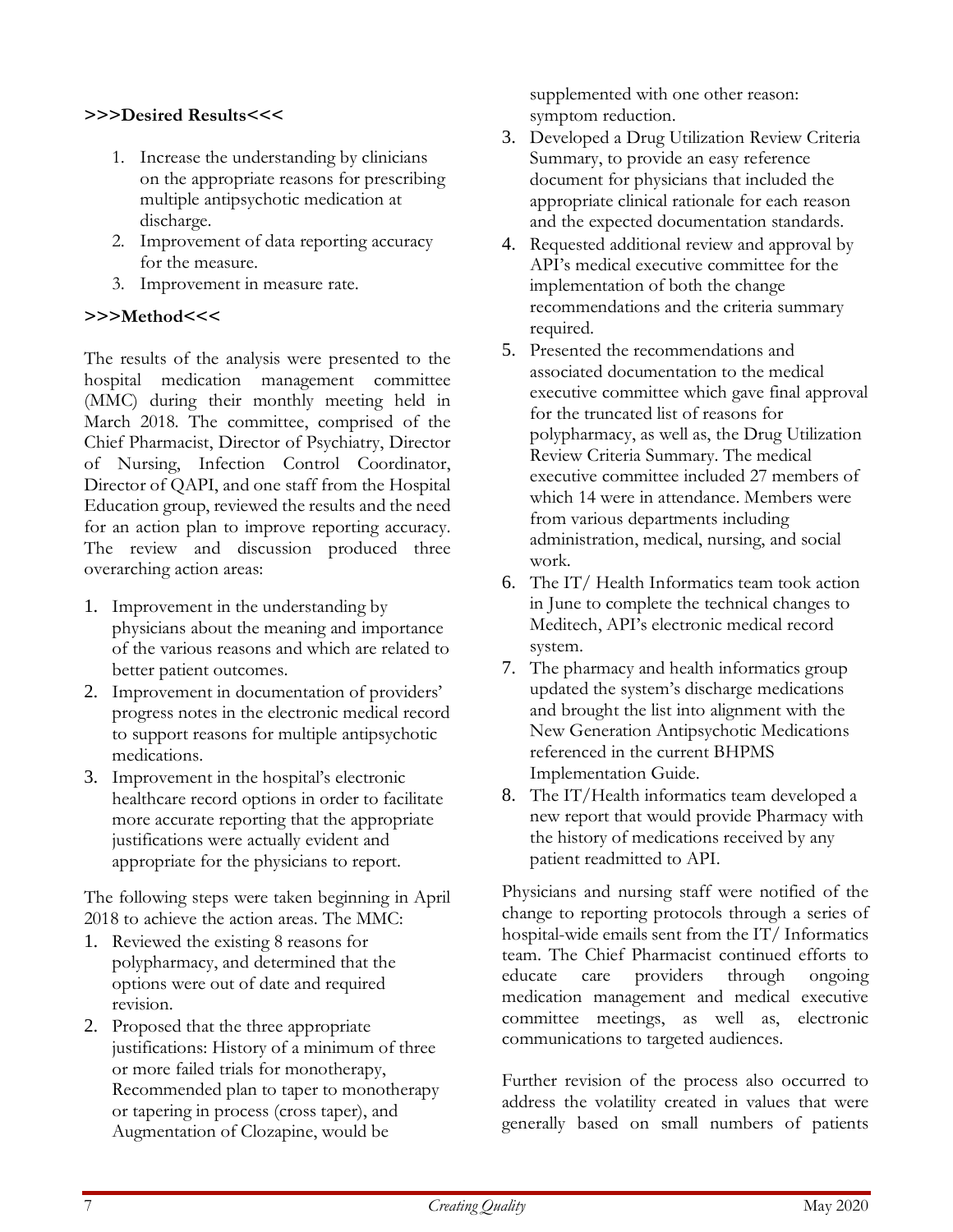receiving antipsychotic polypharmacy. QAPI staff and the Chief Pharmacist met and agreed that when the monthly data were compiled for the NRI submissions, any polypharmacy record found in noncompliance would go through additional review before submission.

Specific to the pharmacy team, the below improvement efforts were taken:

- The Chief Pharmacist revised the order of reasons in a duplicative treatment prompt which allowed physicians to quickly identify and select from the now truncated list of reasons for polypharmacy.
- $\checkmark$  Pharmacy staff conducted an additional review of all polypharmacy orders for accuracy. The review used information provided from the newly developed medications history report which was now available for all readmitted patients.
- $\checkmark$  Pharmacy staff made any necessary corrections to the order and contacted the respective physician to request that he or she update their progress notes accordingly so that the corrected reason for polypharmacy would be available to future care providers.
- $\checkmark$  All corrections made to the orders were also documented in the pharmacy's Drug Utilization Evaluation report.

API continues to monitor uptake of the new processes through the following processes:

- $\checkmark$  Through regular review of monthly results provided in available NRI reports and follow up discussions between QAPI and Pharmacy staff.
- $\checkmark$  Through regular review of The Joint Commission ORYX reports and discussions between QAPI and Pharmacy Staff.
- $\checkmark$  Through regular internal review of the Pharmacy's Drug Utilization Evaluation Report and findings presented at the medication management committee meetings.

#### >>>Observed Results<<<

In the five-month period between April and September 2018, the percentage of discharges on multiple antipsychotic medications which listed an appropriate reason rose from 0% to 100%. The rate was sustained at 100% through January 2019. However, the rate in February fell to 50% but rose to 80% in March.

In late fall of 2019, a major transition in staffing resulted in a temporary destabilization of the new review process. QAPI staff identified that only 25% of the 12 records for polypharmacy met compliance. The follow up review with pharmacy

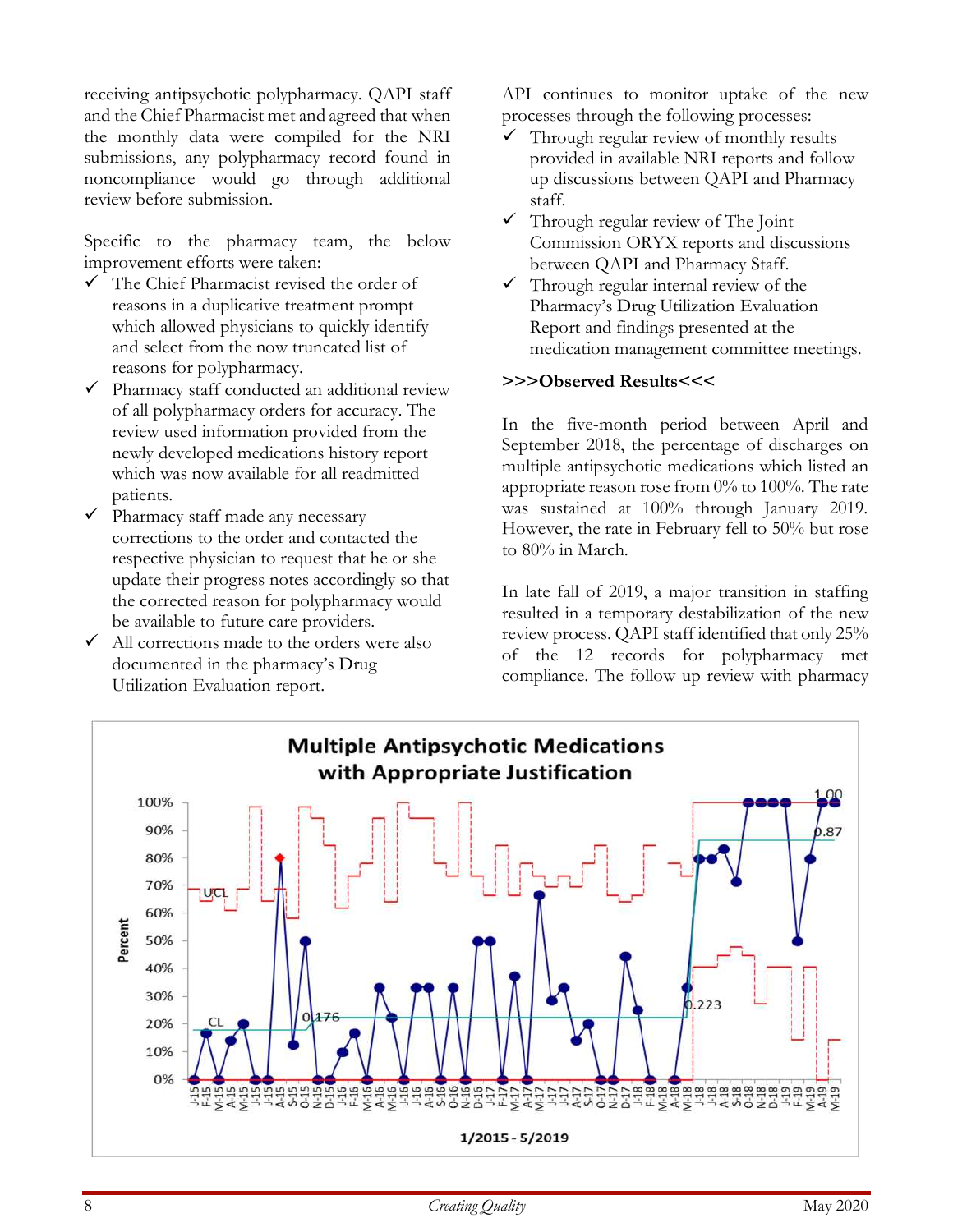resulted in data corrections that increased compliance to 75%.

# Lessons Learned and Insights

The API highlight some lessons learned and insights that might serve other psychiatric hospitals attempting to improve performance on a particular measure.

- 1. Review compliance measures using BHPMS Implementation Guide to enhance understanding of the discrete data elements underlying the measure; it is critical that compliance information is shared with frontline staff who may not even be aware of noncompliance issues.
- 2. Review procedures that create current data, including (1) physician understandings of clinical and accountability implications of the use of various reasons for multiple medications, and (2) data entry by nurses.
- 3. Involve all staff impacted by the change process. In addition to physicians, nurses and pharmacy staff, it was important to engage other staff needed to implement change. For example, this meant involving the IT and Health Informatics teams early on so we would know about any technical limitations in making changes to the EHR system. These teams also provided recommendations for change timelines. The new medications history report was also developed based on their input.
- 4. Educate staff on changes, aided by easyto-use reference materials. The medication management committee and the medical executive committee were instrumental in getting the message out to the physicians.
- 5. At the start of this project there was some resistance to change because as the Chief Pharmacist noted, "We have been selecting symptom reduction predominantly for several years now". Additionally, the pharmacy and medical staff did not know that this reason was actually considered unacceptable by the Joint Commission. Given that the numbers had been noncompliant for so

long, there was some consideration given to "just living" with the low rates. However, buy-in occurred readily once the committees, leadership and staff were presented the analysis results and educated about the importance of this measure as it related to patient care.

The API has also identified additional benefits from this activity. They were able to update the list of medications in the EHR system, which had been outdated and did not include some of the newly available antipsychotic medications. They were able to improve the information given to the outpatient provider to address continuity of care particularly around medication history.

The API did require changes to the EHR. This process was not problematic or expensive because Meditech, the electronic health record system has the flexibility for expedient system modifications. Additionally, the IT and Health Informatics team have the expertise to readily implement technical modifications, notify staff, and provide guidance for how to work with the new changes.

An important aspect also brought forward in this effort was the challenge associated with new patients for whom no medication history was readily available. For this population, the reason of failed monotherapies could not be considered as a reason which resulted in an increased likelihood that symptom reduction was selected as the reason for polypharmacy.

API currently has no means to capture medication histories associated with patient treatment outside the hospital. Unlike most of Alaska's hospitals, API does not currently participate in an Electronic Data Interchange (EDI) which allows for the sharing of treatment information across facilities. The QAPI team has begun investigating how API might join the EDI as a means for improving the continuity of care for all its patients.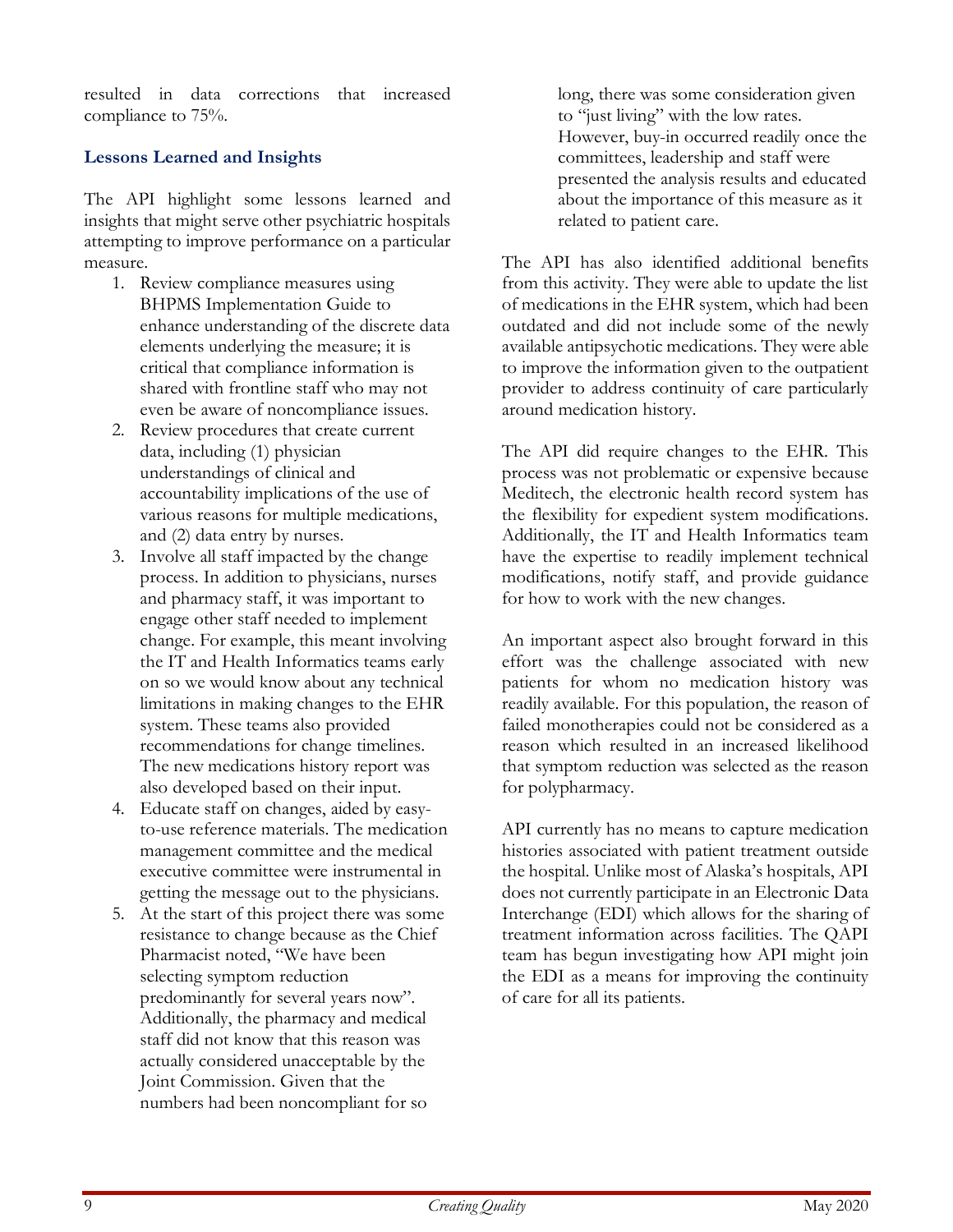# *Using a Medication Questionnaire to Enable Best Practices in Polypharmacy*

By: John D. Justice, MD (Chief Medical Officer); Amy Hull, RPh (Director of Pharmacy); Brittany Cross, PA-Psych (Director of Advanced Practice Professionals); Paramjit Chumber, MD (Deputy Medical Director); Ahmed Aboraya, MD (Pharmacy and Therapeutics Chair); Deep Yadava, MD (Utilization Management Chair); Dixie Watson, RN (Utilization Review); and Tammy Bush, RN (Utilization Review)

# Introduction

William R. Sharpe Jr. (Sharpe) Hospital is a state acute care hospital for behavioral health, located in Weston, West Virginia, serving adults with acute and chronic psychiatric conditions. The hospital has 100 beds for forensic patients, 77 beds for adult general psychiatry, and 23 beds for geropsychiatry. The general psychiatry units tend to serve very acute patients where a majority are discharged within 20 days. The forensic and geropsychiatry units tend to serve a greater mix of short and longer terms patients (60% acute). Among patients with an acute length of stay less than 120 days, forensic admission average 58 days, general psychiatry admissions average 28 days and geropsychiatry admission average 35 days. Over the years, Sharpe Hospital has emerged as a premier center for mental health education and research in West Virginia.

# The Quality Improvement Process

## >>>Background<<<

The healthcare providers at the hospital had a strong commitment to obtain positive results and improvement in patients' mental health status with the least amount of medications possible while achieving maximum results.

Multiple antipsychotic use in inpatient psychiatric facilities, particularly state hospitals, has been identified by utilization management, regulatory agencies, and insurance companies as problematic. Concerns include:

- Lack of research-based evidence that there is any benefit of adding more than one antipsychotic medication (although exceptions do occur).
- Research-based evidence that use of multiple antipsychotic medications may cause numerous side effects and result in medical complications.
- Use of inappropriate clinical reasons for polypharmacy.

In Sharpe Hospital, the Director of Pharmacy, noting that The Joint Commission ORYX Performance Measure Reporting Requirements track the number of patients with antipsychotic medications with appropriate justification, ran internal reports which showed that the facility had a baseline of 31% of patients receiving multiple antipsychotics.

## >>>The Problem<<<

Sharpe Hospital physicians were commonly reporting "Other" or "Symptom Reduction" as the reason(s) (neither of which are considered appropriate justifications) for polypharmacy. Appropriate justifications as defined by The Joint Commission for use of multiple antipsychotics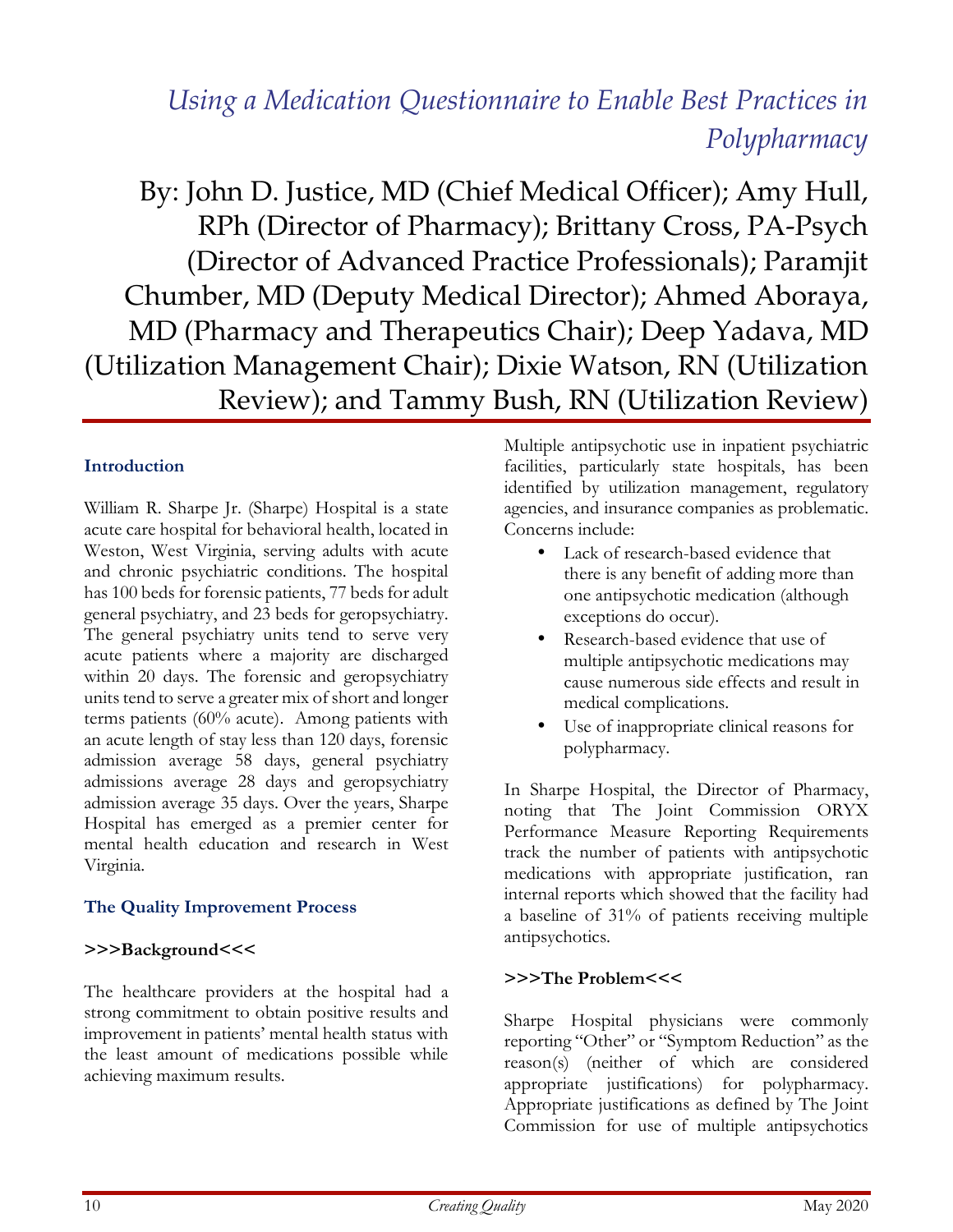include: history of 3 or more failed trials of monotherapy, taper to monotherapy, and augmentation of Clozapine.

# >>>Desired Results<<<

- 1. Decrease the percent of patient on multiple antipsychotic medications.
- 2. Increase the quality of evidence-based care using evidence-based reasons for polypharmacy.
- 3. Reduce burden of side effects.

# >>>The Method<<<

The Chief Medical Officer, Director of Pharmacy and the Medical Staff reviewed the literature on the use of multiple antipsychotic medications and best practices for their patients. In response to the reported level of use of multiple antipsychotics in the patients in Sharpe Hospital, often with use of inappropriate reasons for such prescriptions, the Chief Medical Officer, Director of Pharmacy and the Medical Staff implemented a three-step process to improve quality.

1st: Medical and pharmacy staff were educated on evidence-based practice guidelines and the adverse effects of antipsychotic medication. They were given the definitions of the appropriate reasons for two or more antipsychotic medications.

2nd: To monitor compliance with the standards as well as positive and negative effects of procedural modification, the Chief Medical Officer, Director of Pharmacy, and the medical staff developed the Multiple Antipsychotic Medication Questionnaire (MAMQ; see Appendix), including a modification of the Texas Medication Algorithm Project for Psychosis. The MAMQ is focused on determining whether it was truly necessary for a particular patient to receive multiple antipsychotics.

The questionnaire was filled out in its entirety by the medical provider whenever a second antipsychotic medication was requested. The answers to the questionnaire were reviewed by the Chief Medical Officer and the Director of Pharmacy who, in turn, determined if the use of multiple antipsychotics was justified. When

multiple antipsychotics were requested, the Pharmacy Staff and the Chief Medical Officer consistently responded to the prescribing physician under the following guideline:

If practice guidelines, e.g., appropriate justification for a second antipsychotic, were not met, the second medication was not approved.

3rd: Staff identified current patients with multiple antipsychotic medications. Each patient was assessed for reason for multiple antipsychotic medications using the new form. The Pharmacy Staff and the Chief Medical Officer consistently responded to the prescribing physician under the following guidelines:

- If current patients did not meet the evidencebased criteria for receiving multiple antipsychotic medications, they were titrated off the least effective of their medications.
- If a current patient met the qualifications for multiple antipsychotics, a minimum time period to conduct an adequate trial of the medications was established.
- If necessary, the Chief Medical Officer and Director of Pharmacy met individually with the medical providers and required evidence of clinical benefit of multiple antipsychotics to be documented in the patient's record.

# >>>Observed Results<<<

The overall percentage of patients on multiple antipsychotics decreased since the initiation of the Multiple Antipsychotic Medication Questionnaire. In 2015, an average of 27% of patients were on multiple antipsychotic medications, reducing to an average of 10% on 2018 (See Figure 1).

As shown in Figure 2, on average 12% of patient on multiple antipsychotic medications had appropriate justifications. A year later, the average increased to 51 %, rising to an average of 82% for calendar 2017. Since June 2017, the rate has been 100%, sustaining this level for more than two years. All patients remaining on multiple antipsychotic medications are meeting appropriate justification requirements.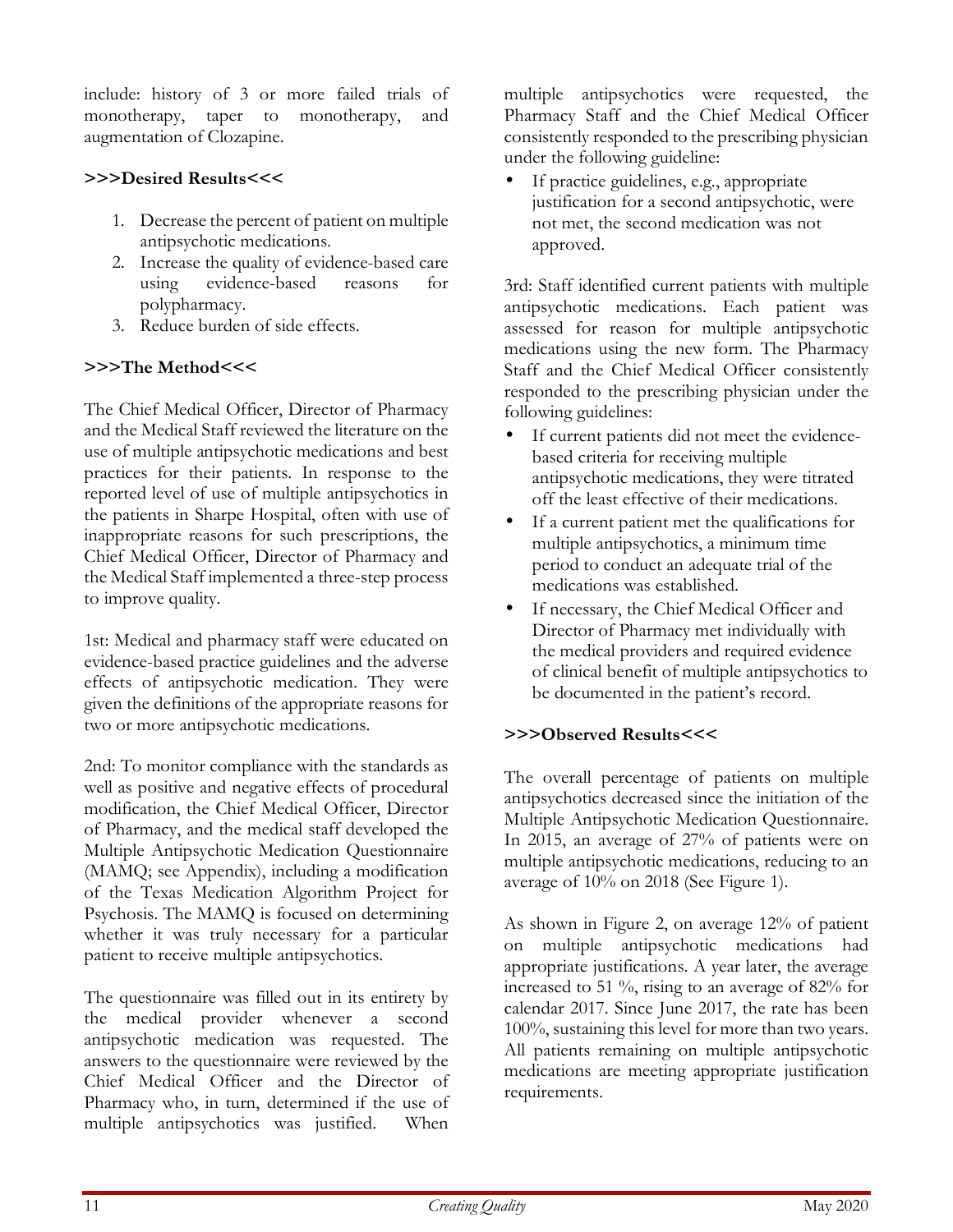



The perceived outcomes of the effort of the quality improvement initiative include:

- Near immediate reduction in use of multiple antipsychotics, accompanied by increased utilization of Clozapine.
- Clinical improvement in patients rather than decompensating.
- Patients exhibiting fewer short- and longterm medication side effects.
- Improvement in the quality of patient care.
- Lowered costs for patients and hospital.
- Stronger communication and teamwork among staff.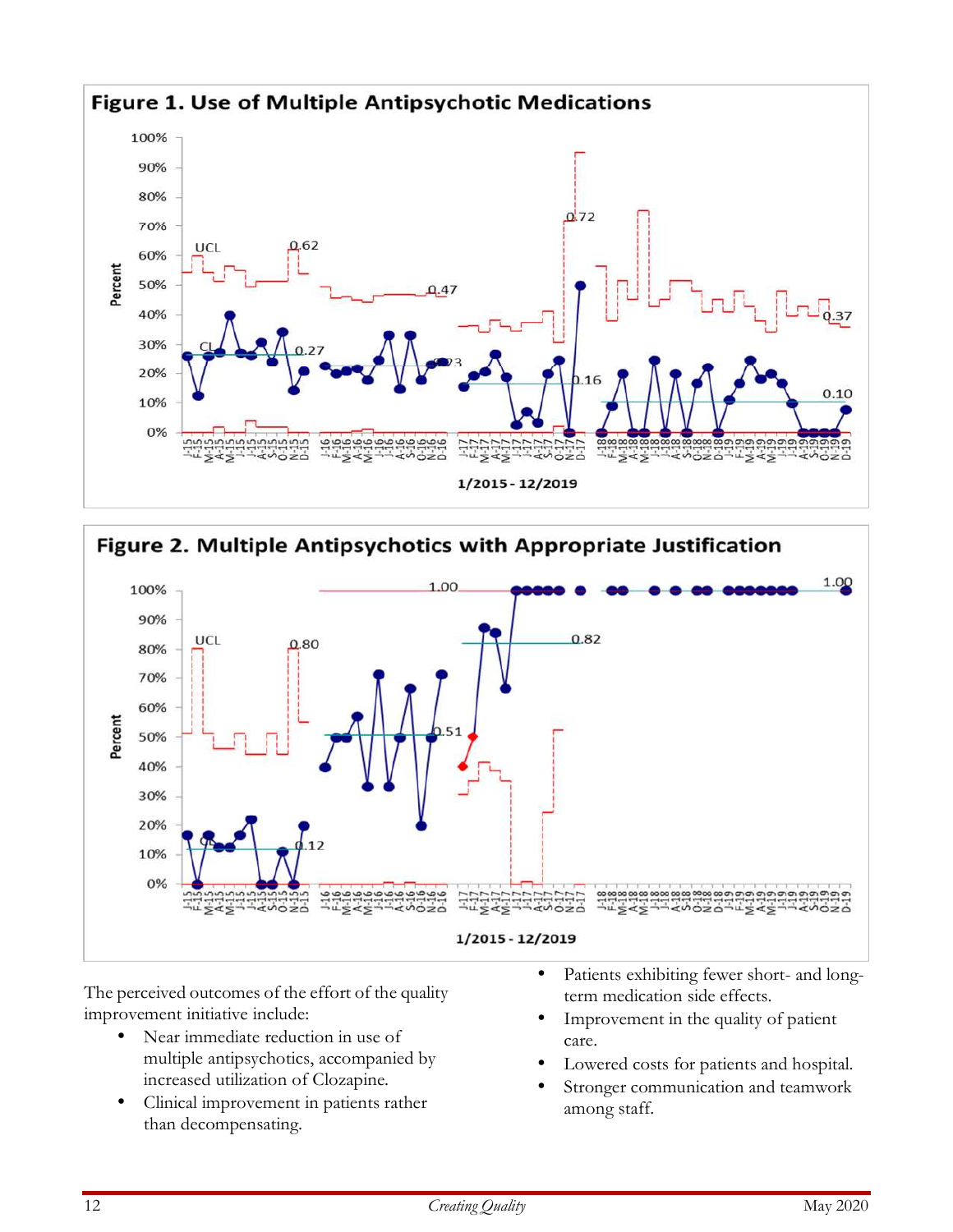• Transfer of staff education into other disciplines.

# Lessons Learned and Insights

The process that was adopted to implement the quality improvement measures was comparatively simple. The hospital first educated their staff on evidence-based practices regarding use of multiple antipsychotics, reinforced by requiring completion of a questionnaire when requesting multiple antipsychotics. Both of these steps significantly facilitated change in outdated practicing and prescribing patterns. By following Evidenced Based Guidelines, the prescribers also increased utilization of the antipsychotic medication Clozapine which as expected often resulted in further patient clinical improvement.

Implementing the quality improvement plan was initially challenging. Some of the medical providers thought that the patients would get worse with the practice change, and that the patients required additional antipsychotic medications often because of their symptoms of aggression. The resistance to the process change was, in general, less in those practitioners closer to residency completion. Potential resistance from medical providers regarding clinical impact and managing aggression was initially tempered by use of evidence-based rationales for change. Resistance

was further mitigated by the clinical improvements in patient symptomatology.

The practice changes also increased focus on proper diagnosis, adequate medication dosing and length of a proper trial, reviewing the patient's medication history, measurement-based outcomes and clear supportive chart documentation.

Facilities looking to implement a similar process should encourage their medical providers to work together with other hospital departments such as Pharmacy and Utilization Management. Best clinical practice is to constantly look for opportunities to eliminate multiple antipsychotics and make changes for the benefit of the patient.

The communication processes this facility used will be beneficial in the future to address other clinical changes.

# Related Research Articles

Fisher, M.D., Reilly, K., Isenberg, K., et al. (2014). Antipsychotic patterns of use in patients with schizophrenia: polypharmacy versus monotherapy. BMC Psychiatry, 14(1), 341

Fleischhacker, W.W., & Uchida, H. (2014). Critical review of antipsychotic polypharmacy in the treatment of schizophrenia. Internaltional Journal of Neuropsychopharmacol, 17(7), 1083-1093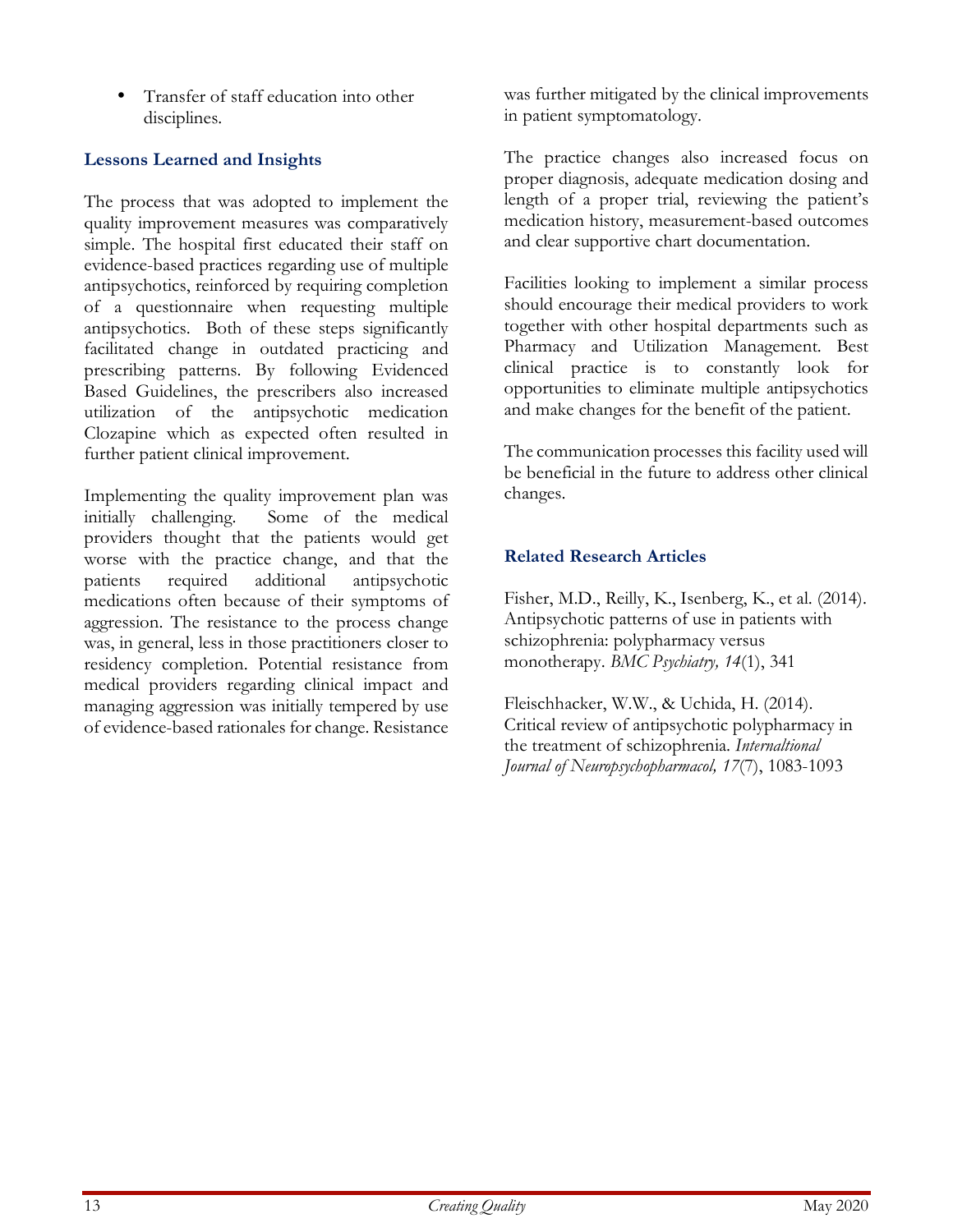#### Appendix Multiple Antipsychotic Medication Questionnaire

|                                                                                                                                       | Date: $\_\_$                                                                                                                                                                                                                                             |  |  |  |  |
|---------------------------------------------------------------------------------------------------------------------------------------|----------------------------------------------------------------------------------------------------------------------------------------------------------------------------------------------------------------------------------------------------------|--|--|--|--|
|                                                                                                                                       |                                                                                                                                                                                                                                                          |  |  |  |  |
|                                                                                                                                       | The patient named above has been prescribed the following antipsychotic medications to be given on a regularly scheduled (not<br>PRN) basis:                                                                                                             |  |  |  |  |
|                                                                                                                                       | Please complete the following questions explaining the rationale for prescribing two or more antipsychotics<br>concomitantly to this patient.                                                                                                            |  |  |  |  |
|                                                                                                                                       | ** Return the form to the Pharmacy WITHIN 24 HOURS.                                                                                                                                                                                                      |  |  |  |  |
| 1.                                                                                                                                    | Is a cross-titration period of two antipsychotics with the intent to discontinue one of the medications being implemented?                                                                                                                               |  |  |  |  |
|                                                                                                                                       | $YES$ NO<br>IF yes, and a proper cross-titration (duration not to exceed 8 weeks) is in progress list the medication being tapered and<br>titrated:                                                                                                      |  |  |  |  |
| 2.                                                                                                                                    | Is there is a history of a minimum of 3 or more failed trials of monotherapy?<br>$YES$ NO                                                                                                                                                                |  |  |  |  |
|                                                                                                                                       | If yes, list each monotherapy for which an adequate trial (4–9 weeks) was tried AND list the maximum therapeutic or tolerable<br>dose utilized:                                                                                                          |  |  |  |  |
| Did the patient undergo a minimum trial, 12 Weeks, of clozapine prior to a combination antipsychotic therapy?<br>3.<br>$-$ YES $-$ NO |                                                                                                                                                                                                                                                          |  |  |  |  |
|                                                                                                                                       | If "no" explain why:<br><u> 1989 - Johann Stoff, amerikansk politiker (d. 1989)</u>                                                                                                                                                                      |  |  |  |  |
| 4.                                                                                                                                    | If a partial response was seen to an adequate trial (3-6 months) of clozapine, was an augmenting agent such as another<br>antipsychotic, mood stabilizer, antidepressant, or ECT tried?<br>$\frac{\text{YES}}{\text{N}}$ NO                              |  |  |  |  |
| 5.                                                                                                                                    | Is the addition of another antipsychotic an Augmentation of Clozapine?<br>$YES$ NO                                                                                                                                                                       |  |  |  |  |
| 6.                                                                                                                                    | Is there another NON-EVIDENCED based reason not approved by Joint Commission?<br>__YES ______NO                                                                                                                                                          |  |  |  |  |
|                                                                                                                                       | If yes, explain why:                                                                                                                                                                                                                                     |  |  |  |  |
| 7.                                                                                                                                    | Has the objective benefit been clearly documented for the current multiple antipsychotic regimen over past monotherapy<br>and /or combination therapy regimens that were tried?<br>______YES (refer to Dates/time frames in the Medical Record) ______NO |  |  |  |  |
|                                                                                                                                       |                                                                                                                                                                                                                                                          |  |  |  |  |
| 8.                                                                                                                                    | What is the patient's clinical diagnosis that will be treated by the additional antipsychotic?                                                                                                                                                           |  |  |  |  |
| 9.                                                                                                                                    | What are the signs, symptoms, and functional impairments that will be targeted by the additional antipsychotic? Please                                                                                                                                   |  |  |  |  |

 $\mathcal{L}_\text{max}$  and  $\mathcal{L}_\text{max}$  and  $\mathcal{L}_\text{max}$  and  $\mathcal{L}_\text{max}$  and  $\mathcal{L}_\text{max}$ 

attach any progress notes that will support the addition.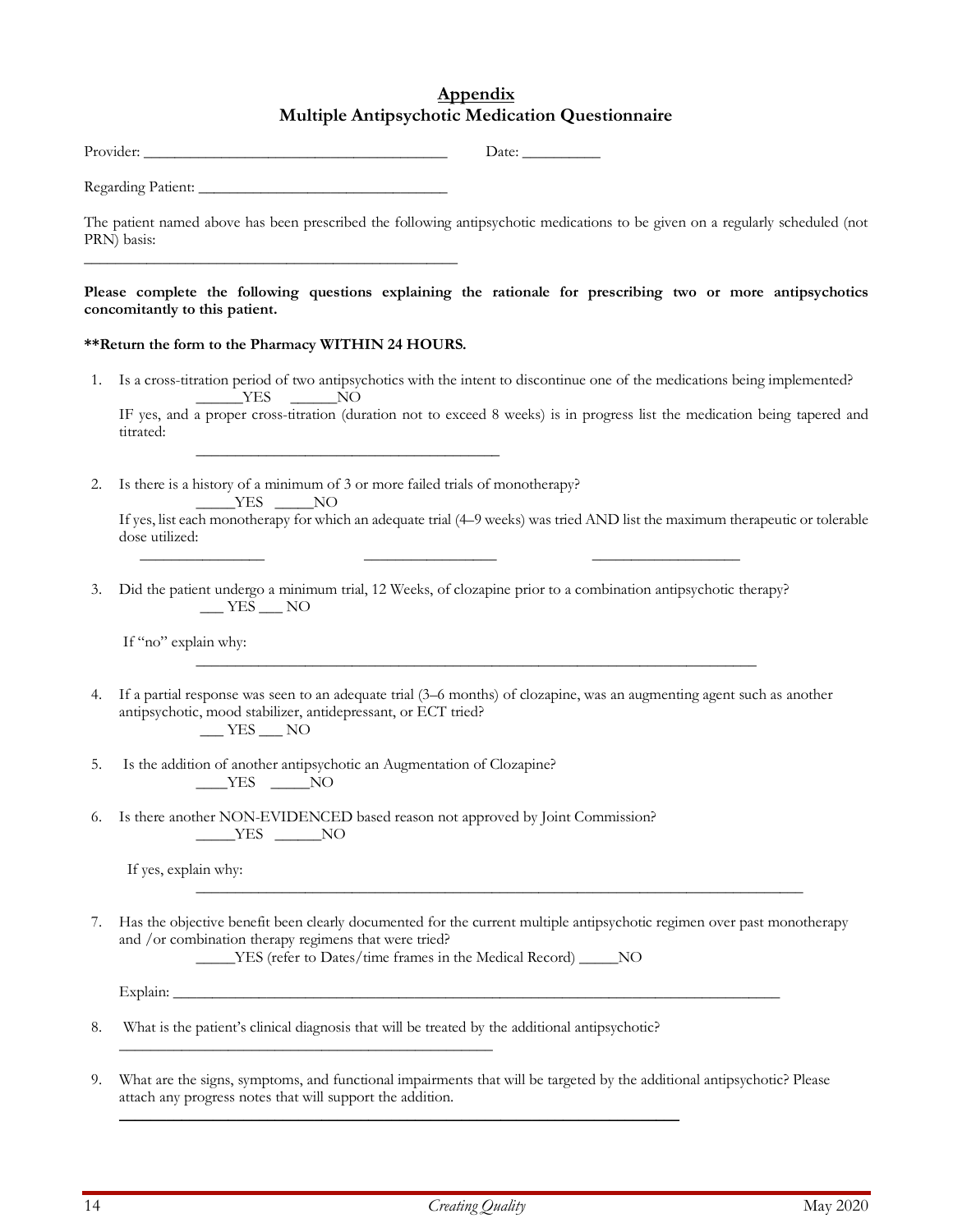# By: Aimee Brown, Director of Quality, Matt Davis, Clinical Director and Comprehensive Pharmacy Services

## Introduction

Riverview Psychiatric Center is a state psychiatric facility located in Augusta, Maine, the state's capital. The hospital provides acute and continuing care services for adults with serious, persistent mental illness, and co-occurring substance use disorders. Riverview is comprised for four units, two forensic units with 44 beds and two general units with 48 beds. More than half of the total episodes of care were for acute stays, under 120 days, and the average length of stay was 59 days for general units and 39 days for forensic units. The hospital has a strong collaboration with the community service providers to achieve continuous care spanning the service system. The hospital also has a strong commitment to a total health conscious environment where physical and emotional and mental health care issues are identified, and good health practices are available and encouraged.

#### The Quality Improvement Process

#### >>>Background<<<

Since 2017, hospitals participating in the CMS IPFQR program have been monitoring the screening for metabolic disorders for patients discharged on at least one routinely scheduled antipsychotic medication. The screening requires that four elements - body mass index, blood pressure, HbA1c or glucose, and full lipid panel are completed in the 12 months prior to the discharge date.

Staff concern for metabolic screening was related to the fact that patients are at increased risk of adverse metabolic changes secondary to the antipsychotic medications that they take. The administrative team made the decision to make improvement in screening an organizational priority. The goal of the initiative was to improve

patient outcomes by the early detection of metabolic changes, to improve the quality of the care they provide and prevent poor outcomes.

## >>>The Problem<<<

The staff at Riverview found the rate for screening for metabolic disorders was still only 25% in the first quarter of 2018. The metabolic screen measure was started in Jan 2017 and the performance rate in calendar year 2017 averaged at 25% of patients receiving complete metabolic screens. More than 80% of patients are prescribed antipsychotic medications, indicating a large population is at risk for metabolic disorders.

#### >>>Desired Result<<<

Improvement in the screening for metabolic disorders performance measure rate.

## >>>The Method<<<

Given the directive from the administrative team, an interdisciplinary team was created to examine the issue, and the team received full buy-in from all stakeholders involved. Staff looked at the elements of the measure and through analysis of 2017 data determined that the HbA1c was not ordered for the majority of patient and full lipid panel was not ordered for almost half of the patients on antipsychotic medications. Staff determined an approach to improve performance on these specific tests.

A team leader was designated from the pharmacy staff to design and manage a new specialized database. Pharmacy personnel began screening the profiles of the patients on a weekly basis to identify those being treated with new generation antipsychotic medications. A database was created that tracked the patient IDs, hospital units, admission dates, body mass indices, weight in pounds, blood pressure, HbA1c, anti-glycemic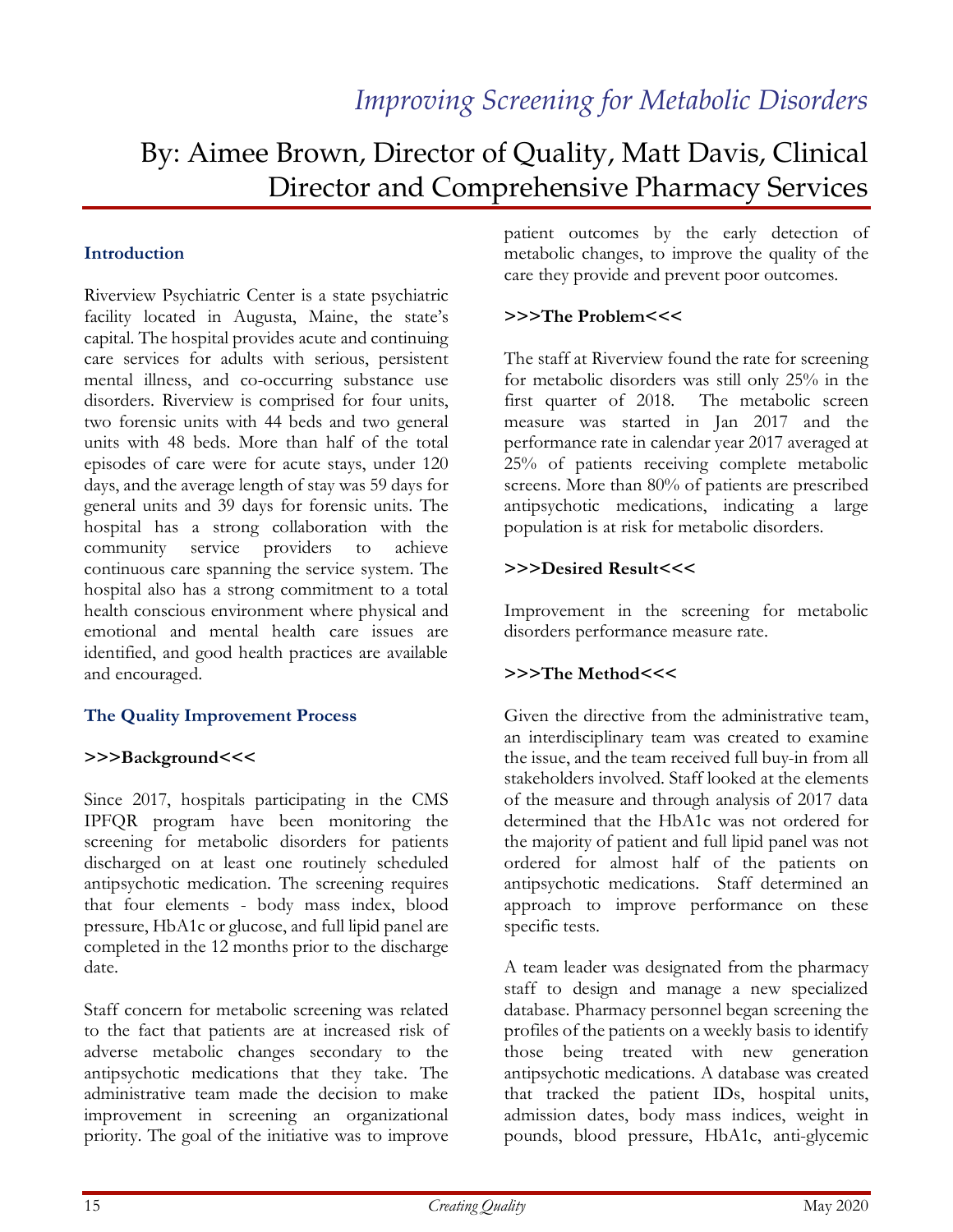therapies, lipid profiles including triglycerides, draw dates of the most recent screenings, and due dates for follow up screenings for the patients. Prior to the creation of the database, there had been no central information clearinghouse where the data were collected and there was no one person tasked with following up with the clinicians.

The operational changes that the hospital made were more at the administrative level than at the provider level. For example:

- Fasting lipid profile and hemoglobin A1c were added to the admission lab order sets, and
- Data reflecting the elements of the screening measure came to be reported out weekly, monthly and quarterly, thereby creating a greater awareness of the issues faced by the patients.

At the provider level, staff were made more aware of the risks of adverse metabolic changes related to antipsychotic medications. The addition of specific labs to the admission order encouraged clinicians to assess the need for the tests particularly for patients on antipsychotic medications.

#### >>>Observed Results<<<

The changes were implemented in the second quarter of 2018 at the hospital. Success of the changes was quickly seen in the improvement in metabolic screening rates. After the implementation of administrative and clinical changes, the rate of screening for metabolic disorders rose from an average of 25% to an average of 86%. The variation from month to month has also decreased demonstrating more consistent practice, as shown in the figure below.

As a result of the quality initiative, Riverview Psychiatric Center adopted a new lab service that made lab results available online to the pharmacists. This allowed the pharmacy to track any metabolic screenings being completed and changes experienced by the patients. Clinicians then had access to this information to assess the medical impact of antipsychotic medications on their patients.

In addition, the facility is now more focused on serving their patients medically and nutritionally, as well as mentally. Two key initiatives in this area were:

![](_page_15_Figure_9.jpeg)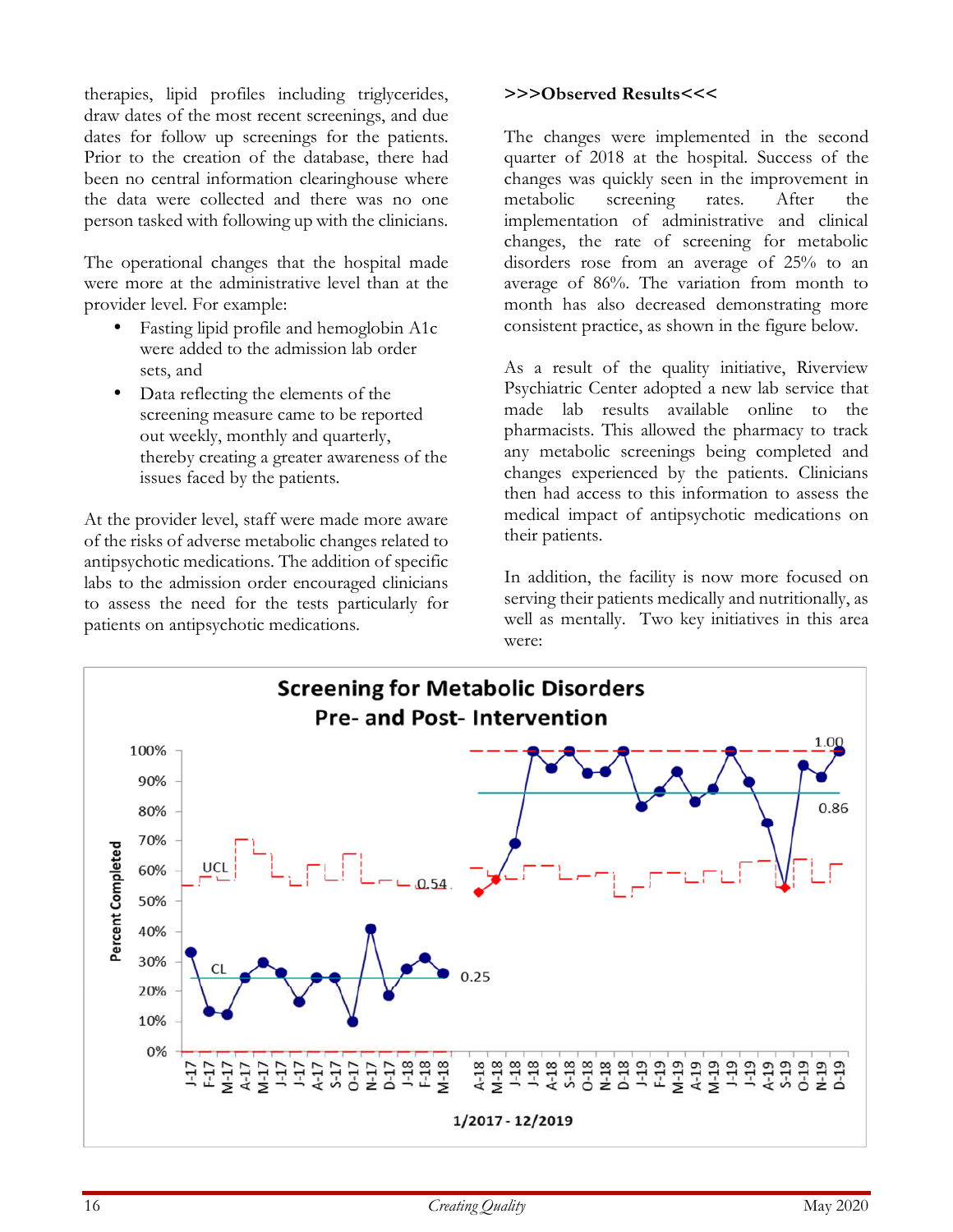- Removing the vending machines in the facility thereby reduced patients' access to unhealthy foods, and
- Encouraging their patients to make positive changes in their exercise regimens and to make healthier lifestyle choices.

Although staff understood that wholistic care for psychiatric patients includes attention to physical well-being, they were apprehensive regarding patient response to removal of the vending machines. Thus, they were pleasantly surprised when there were relatively few complaints from patients who recognized that this was done to help improve their overall health.

## Lessons Learned and Insights

Any facility looking to improve their screening rates for metabolic disorders should:

- Secure buy-in from hospital administration and the clinical staff.
- Designate a program champion.
- Establish a hospital-wide standard for monitoring metabolic screening frequency and clinical results.
- Create a centralized database available to staff.
- Maintain administrative persistence in following up with clinicians.

The creation of the centralized database also allowed real-time evaluation of screenings completed and results that could be used to inform clinical decisions. While the measure itself is calculated for patients that are discharged, the benefit of active monitoring throughout the patient's stay mirrors Riverview's overall wholistic approach to care.

## Related Research Articles

Carra, G., Bartoli F., Carreta, D., et al. (2014). The prevalence of metabolic syndrome in people with severe mental illness: A mediation analysis. Society of Psychiatry & Psychiatric Epidemiology, 49, 1739-1746 Grundy, S.M., Cleeman, J.I., Daniels, S.R., et al. (2005). Diagnosis and management of the metabolic syndrome: An American Heart Association/National Heart, Lung, and Blood Institute scientific statement. Circulation, 112, 2375- 2752

Lin, J.J., Liang, F.W., Li, C.Y., & Lu, T.H. (2018). Leading causes of deaths among decedents with mention of schizophrenia on the death certificates in the United States. Schizophrenia Research, 197, 116-123

Malik, S., Wong, N.D., Franklin, S.S., et al. (2004). Impact of the metabolic syndrome on mortality from coronary heart disease, cardiovascular disease, and all cause in United State adults. Circulation, 110, 1245-1250

Mitchell, A.J., Vancampfort, D., Sweers, K., et al. (2013). Prevalence of metabolic syndrome and metabolic abnormalities in schizophrenia and related disorders – A systematic review and metaanalysis. Schizophrenia Bulletin, 39, 306-318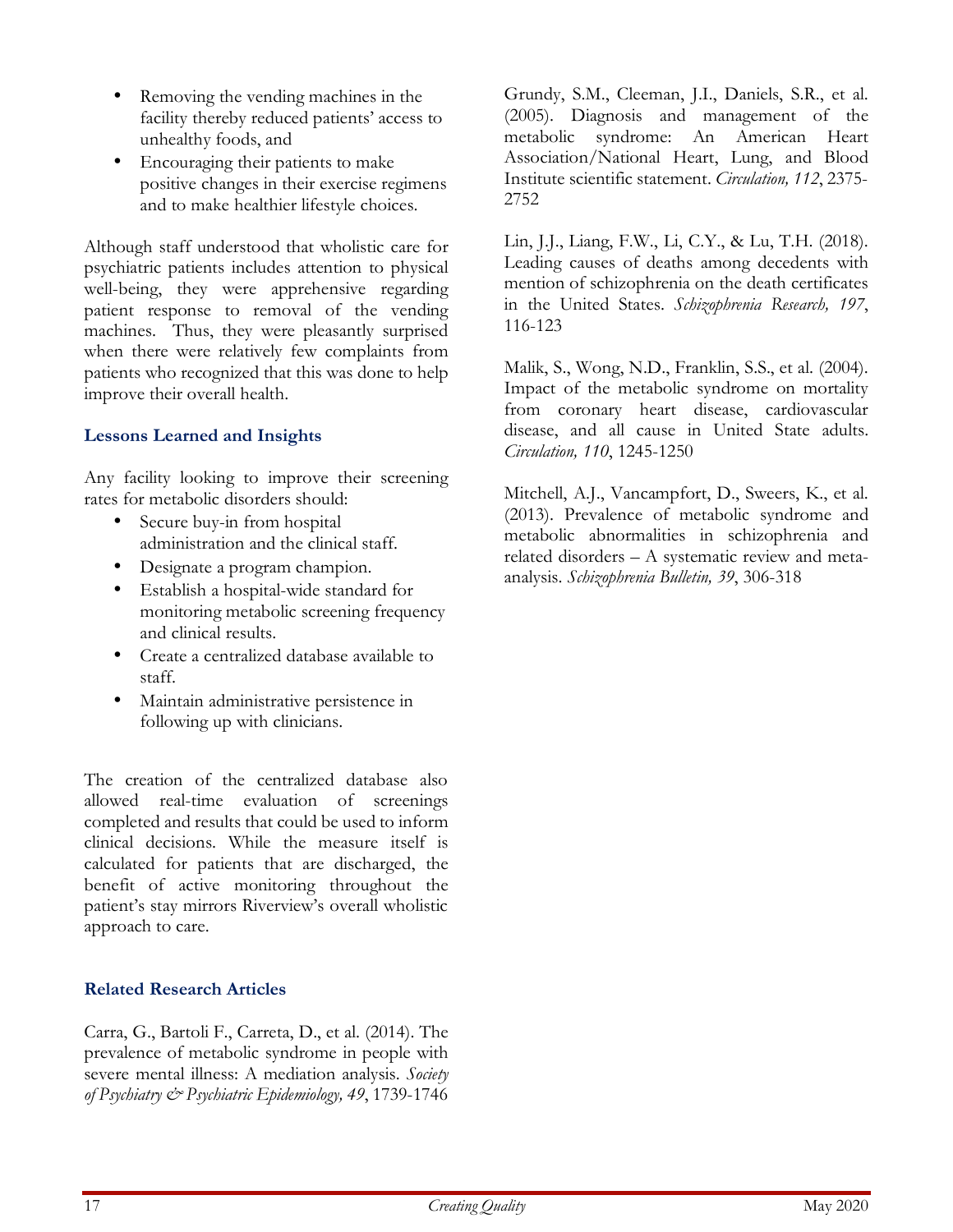#### Introduction

The NRI's Inpatient Consumer Survey (ICS) was developed to help facilities providing inpatient psychiatric care monitor the consumer's perspective of care (Schacht, 2001). It is composed of 28 items embedded in six measures of care that cover outcome of care, dignity, respect, facility environment, participation in treatment, and empowerment. The ICS has excellent psychometric properties and item scores have been used for quality improvement initiatives (Ortiz, 2014; Ortiz & Schacht, 2012). There are currently 74 inpatient psychiatric facilities participating in the ICS measures and using measure rates at the local level for comparison with other facilities and for trending local performance.

#### The Quality Improvement Process

#### >>>Background<<<

In 2019, a survey was developed and sent to facilities participating in the ICS measures to collect qualitative information about the implementation process of the ICS at the facility level and about activities related to improvement of measure rates. The survey was preferably completed by the person(s) in charge of managing the survey at the facility level. More than one person from the same facility could complete the survey. Forty-nine percent of facilities completed the survey. This QI story relates to how facilities improved low performance measure rates.

#### >>>The Problem<<<

Facilities that have implemented the ICS selfreported low performance measure rates. The next table displays the percent of respondents indicating low rates across the ICS measures.

| % of facilities | <b>ICS</b> measure          |
|-----------------|-----------------------------|
| 38%             | <b>Rights</b>               |
| $31\%$          | Participation in treatment  |
| 29%             | Dignity                     |
| 29%             | <b>Outcome of care</b>      |
| 27%             | <b>Facility environment</b> |
| $17\%$          | Empowerment                 |

# By: Glorimar Ortiz, M.S., Ph.D.c

#### >>>Desired Results<<<

To increase the low performance scores on the ICS measures.

#### >>>The Method<<<

To improve low performance scores three main steps are suggested:

- *1.* Identify the cause of lower performance measure rate
	- a. Review the NRI-BHPMS reports on the ICS: At the end of each reporting month, download the NRI-BHPMS reports related to the ICS. Meet with the facility's QAPI team to review the reports and identify problematic areas. Comparison charts provide information about points in time where the facility is experiencing a lower performance measure rate compare to national benchmark data. Item response reports display item ratings and allows for the identification of low item ratings within a measure. Involve the QAPI team to plan, implement, and monitor performance improvement plans.
	- b. Monitor the ICS survey response rate: Keep records at the facility level of how many consumers are eligible for annual review and for discharge for a particular month and how many complete the ICS survey.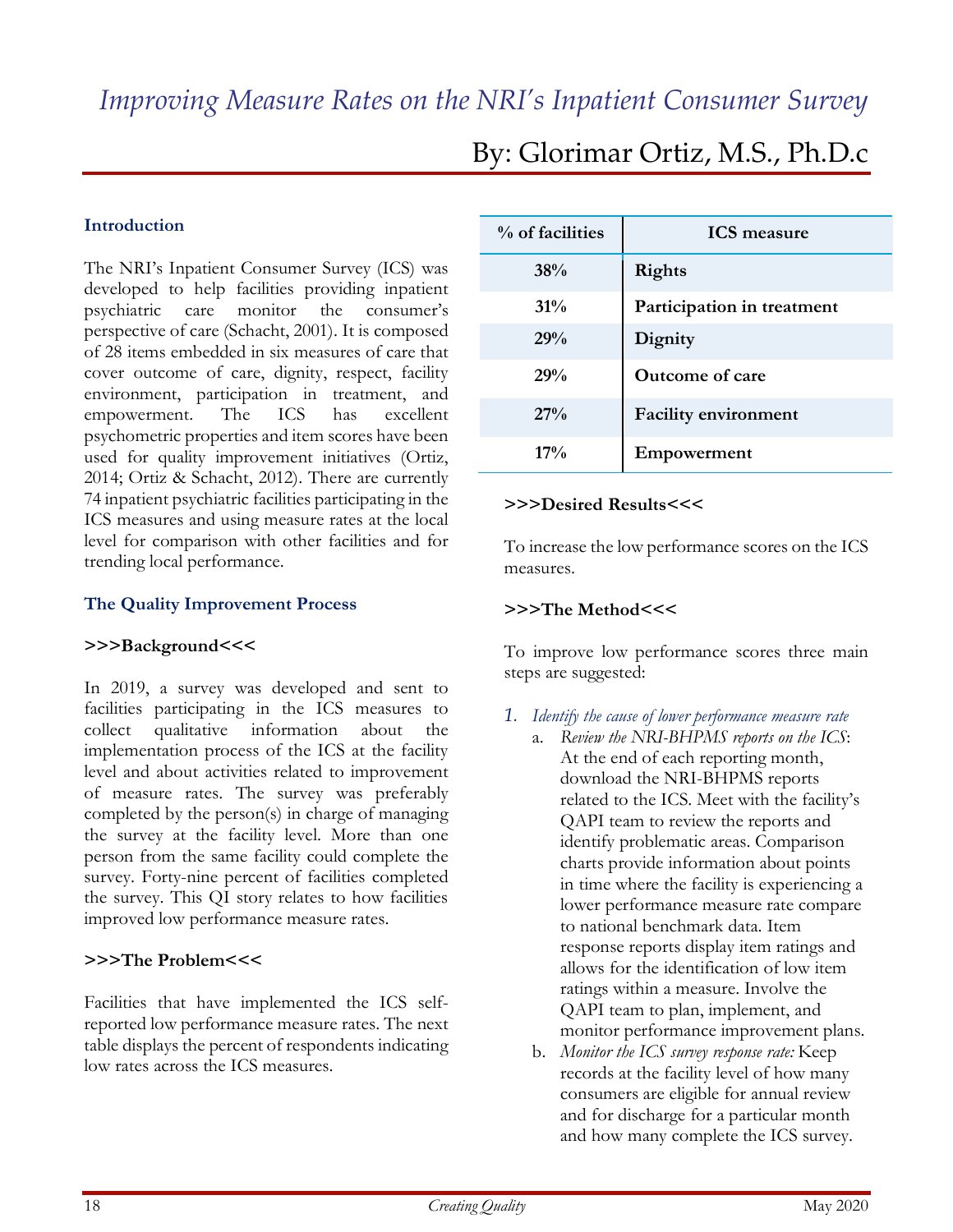A low response rate  $(\leq 20\%)$  may be problematic because negative ratings on a few items will negatively impact the performance rate. The facility may want to make changes to the ICS administration protocol to increase the number of consumers completing the survey.

- c. Plan patient meeting discussions: Provide consumers the opportunity to meet with treatment teams as often as possible. Discussions with consumers can be shared across programs during the patient government meetings. The information may be shared with involved staff. For example, if the facility experiences lower scores in the facility environment domain, include the housekeeping staff in the conversations.
- d. Understand the population served: Individuals with mental illness may provide responses heavily influenced by the acuity of their illness or their diagnosis. The facility staff may want to understand the potential reasons for the responses. Facilities serving a large group of consumers with a diagnosis of anosognosia may face challenges improving low performance scores because these consumers believe that they don't have mental illness, and therefore have no reason to be at the hospitals. Facilities serving forensic populations may also experience negative scores because usually these consumers do not choose the facility for their psychiatric treatment, their treatment options may be limited, and they do not have a choice in discharge plans.

#### *2.* Identify a solution(s). Some examples include:

- a. Encourage consumer involvement in every team meeting where the consumer is discussed.
- b. Deliver ongoing staff training on patient's rights, dignity and respect.
- c. Offer constant therapy for patients to understand their mental illness.
- d. Develop a process protocol for activities that need to be constantly checked. For example, room and water temperatures.
- e. Develop a policy that delineates reporting and documenting internal and external notifications of consumer complaints.
- f. Increase the encounters between the treatment team and the consumer.
- g. Involve physicians, therapist, nurses, and the facility director in community meetings. Patients may also be included as consumer representatives. These representatives attend management meetings to relay concerns/feedback and participate in certain decision making.
- h. Frequently evaluate the improvement plans developed and implemented by the QAPI teams to assess the success/failure in measure rate improvement.
- i. Identify the 5 lowest items scores in each facility unit and share them with the client rights office and at program executive meetings. Brainstorm on possible reasons for lower measure rate and establish teams that will develop actions plans for improvement.

# *3.* Measure the progress of solutions

- a. Document baseline data (the reporting month with lower performance measure rate) for the domain and/or item(s) experiencing lower ratings.
- b. Document the implemented solution (e.g., staff training) including description, people involved, and starting date.
- c. Collect and document longitudinal data (monthly progress).
- d. Develop reports and audit trend data (in team's meetings).
- e. Talk to consumers to gather their feedback and complement data reports.
- f. Keep or modify the solution.

# >>>Observed Results<<<

Applying the activities described above, alone or in combination, have helped facilities improve the ICS measure rates.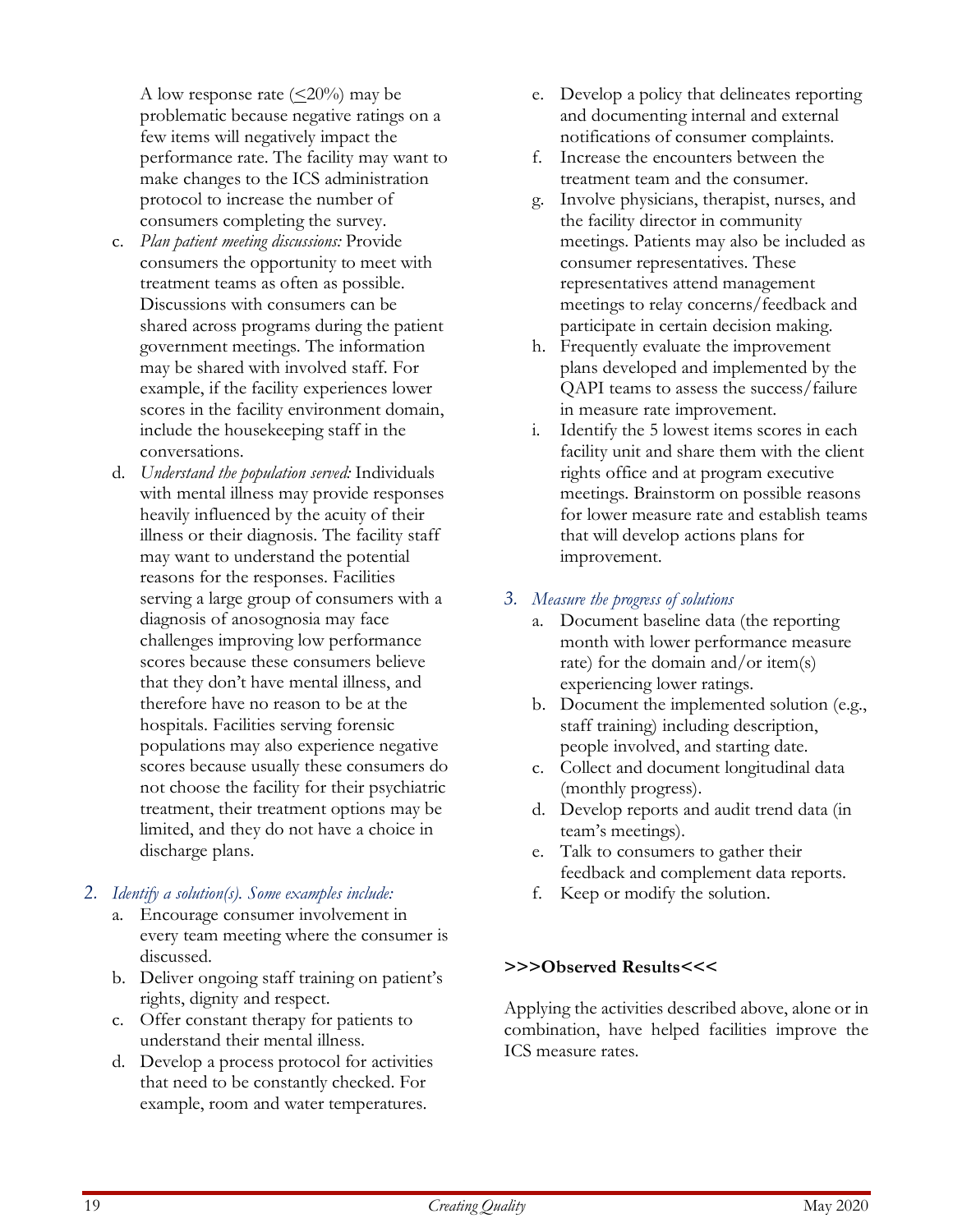#### Lessons Learned and Insights

Survey respondents provided insights about the challenges with the survey or solutions that affect ICS measure rates. The table below provides a summary of the most frequent challenges, their impact, and the opportunity for improvement.

Four main themes emerged from survey respondents related to soliciting the consumers perspective:

- 1. PROVIDE SUFFICIENT INFORMATION TO CONSUMERS: Explain to consumers the purpose and the importance of collecting information about the psychiatric care from the consumer's perspective.
- 2. COMMUNICATE WITH CONSUMERS: Improve the quality of communication between management/treatment teams and consumers.
- 3. ACKNOWLEDGE THE CONSUMER'S VOICE: Continuously review consumer's complaints.

4. ACT ON CONSUMER' S VOICE: Include consumer's feedback into decisions.

#### **References**

Schacht, L. (2001). NRI/MHSIP Inpatient Consumer Survey: results of pilot implementation. Alexandria, VA: National Association of State Mental Health Program Directors Research Institute, Inc.

Ortiz, G. (2014). Examining patients perceptions of care to identify opportunities for quality improvement in psychiatric inpatient hospitals. Patient, 7(3), 301-312. Doi: 10.007/s40271-014-0052-5.

Ortiz, G., & Schacht, L. (2012). Psychometric evaluation of an Inpatient Consumer Survey measuring satisfaction with psychiatric care. Patient, 5(3), 163-173. Doi: 10.1007/BF03262489

| Challenge                                                                                                              | Impact                                                     | Opportunity                                                                                                           |
|------------------------------------------------------------------------------------------------------------------------|------------------------------------------------------------|-----------------------------------------------------------------------------------------------------------------------|
| Consumers may not want to<br>participate/complete the survey.                                                          | Stagnant low performance rates.                            | Educate<br>the<br>consumers<br><sub>on</sub><br>purpose and importance of the<br>survey.                              |
| Due to consumer's impairment,<br>validation of responses may be<br>challenging.                                        | Low reliability of performance<br>rates.                   | Debrief consumers responses and<br>qualitatively validate them.                                                       |
| may lack<br>Facilities<br>enough<br>human/staff<br>to<br>resources<br>implement solutions to improve<br>measure rates. | Delay in solution implementation,<br>continued low scores. | Re-evaluate<br>the<br>proposed<br>solution. Think outside the box.                                                    |
| Hospital staff may resist the<br>solution's implementation.                                                            | Delay in solution implementation,<br>continued low scores. | Share<br>discuss<br>and<br>lower<br>performance rates with<br>staff.<br>Continued staff training<br>and<br>education. |
| Solutions may be expensive to<br>maintain.                                                                             | No implementation of solution,<br>continued low scores.    | Re-evaluate<br>the<br>proposed<br>solution.                                                                           |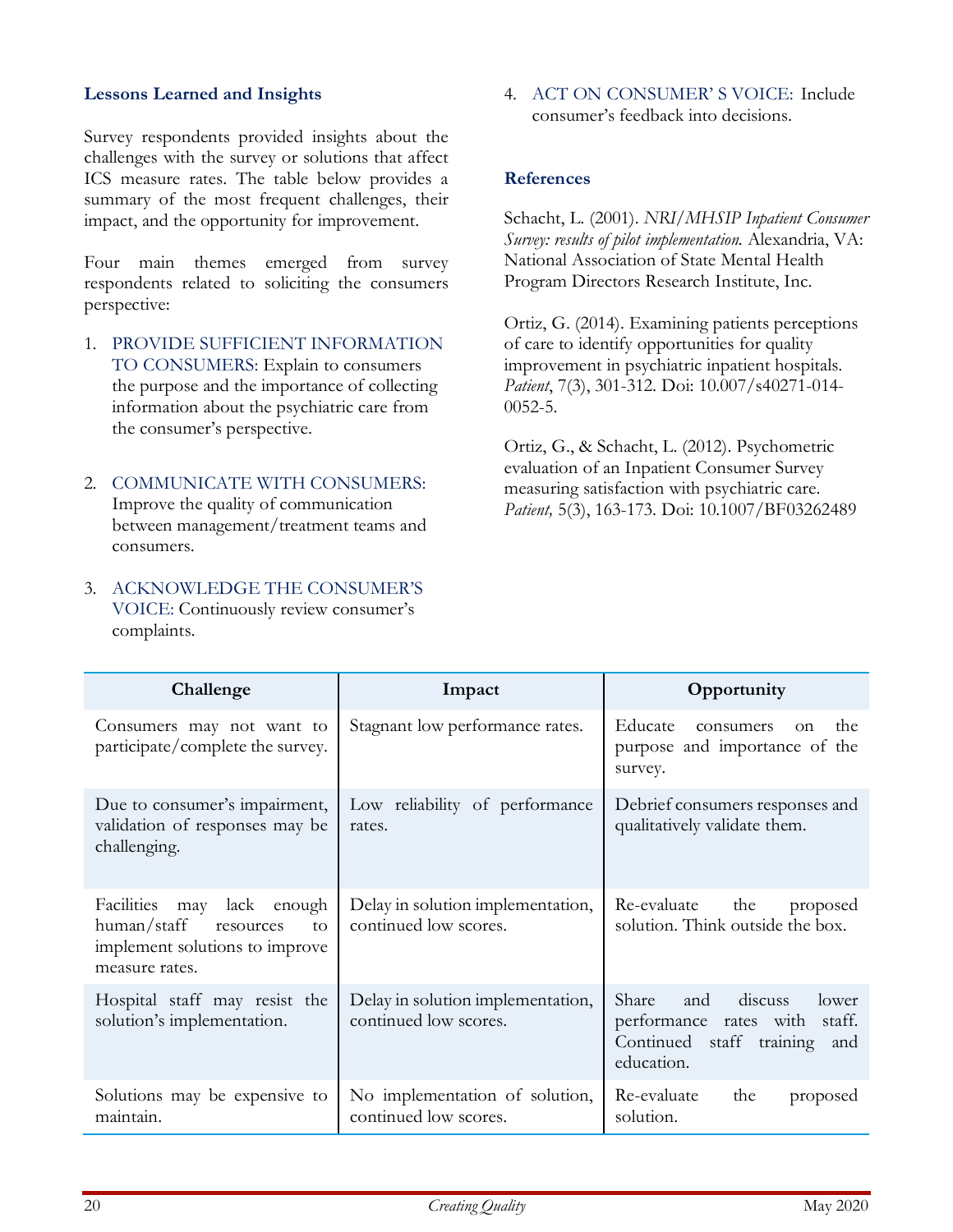# By: Missy Rand, LPC, CSAC

#### Introduction

The Golden Thread is a well-known concept to mental health clinicians generally referenced as the process of connecting the assessed needs of a client to an individualized treatment plan and reflected in the progress notes written by the clinicians. Clinical supervisors, quality review teams and payors should be able to see this thread clearly and easily when reviewing a medical record.

Following the Golden Thread is ideally seamless: clinical interventions are evidence-based and grounded in the needs and strengths identified with the client and family. The individualized treatment plan can easily be differentiated between clients being served by the same clinician or team. Goals and objectives are tailored together with the client (e.g. shared decision-making) which can include medication preferences, modality choices, stage and ordering of treatment priorities, language and cultural practice inclusion, and negotiated timelines estimating when success in skill acquisition is targeted. Regular review using principles of Measurement Based Care (Waldrop, McGuinness, 2017; Lewis et al., 2019) allows for an objective assessment by client, family and treatment team to determine if adequate progress towards goals is occurring. If not, modifications to the treatment plan should be implemented (Scott and Lewis, 2015).

As members of a collaborative treatment team, we begin threading the needle with the end stitch in mind: how will we all know that treatment has been successful enough so that the client, at the center of the treatment team, can be discharged from the hospital to a lower level of care where recovery can continue? In this article, we will expand the Golden Thread by spinning it into Golden Fabric. Golden Fabric is created through the targeted use of objective data in a quality improvement model.

#### The Clinical Work of the Golden Thread

Strengths based, recovery/ resiliency oriented mental health models incorporate shared decisionmaking with the client's and family's values at the center of treatment planning through the discharge recommendations. Psychiatric treatment interventions include medication assistance, psychoeducation, supported employment, case management, evidence-based group/individual/ family therapy modalities which are in concert with the values and choices of the person being served.

Demonstration that the client is an active participant in the treatment delivered should be clear in the progress notes in the medical record. These notes are documentation by a variety of hospital staff who engage with the client. Each specialty, including nurses, psychiatrists, psychologists, licensed mental health counselors and social workers, peer providers, art, recreation, education and employment specialists, pharmacists, and case managers, may have distinct or interdisciplinary notes.

#### The Golden Thread: Progress Notes

The progress notes must flow from the treatment plan by specifically reflecting the service provided, the consumer's participation in their treatment, progress towards the identified steps/objectives and overarching goals, and the consumer's response to treatment.

For purposes of this article a clinical activity is any interaction designed to engage the client to share personal information, encourages consideration of alternative thoughts or actions which may improve the life of the client, supports the health, wellness, resilience, and recovery of mind/body/spirit, and is connected to the shared goal of discharge from the inpatient psychiatric hospitalization currently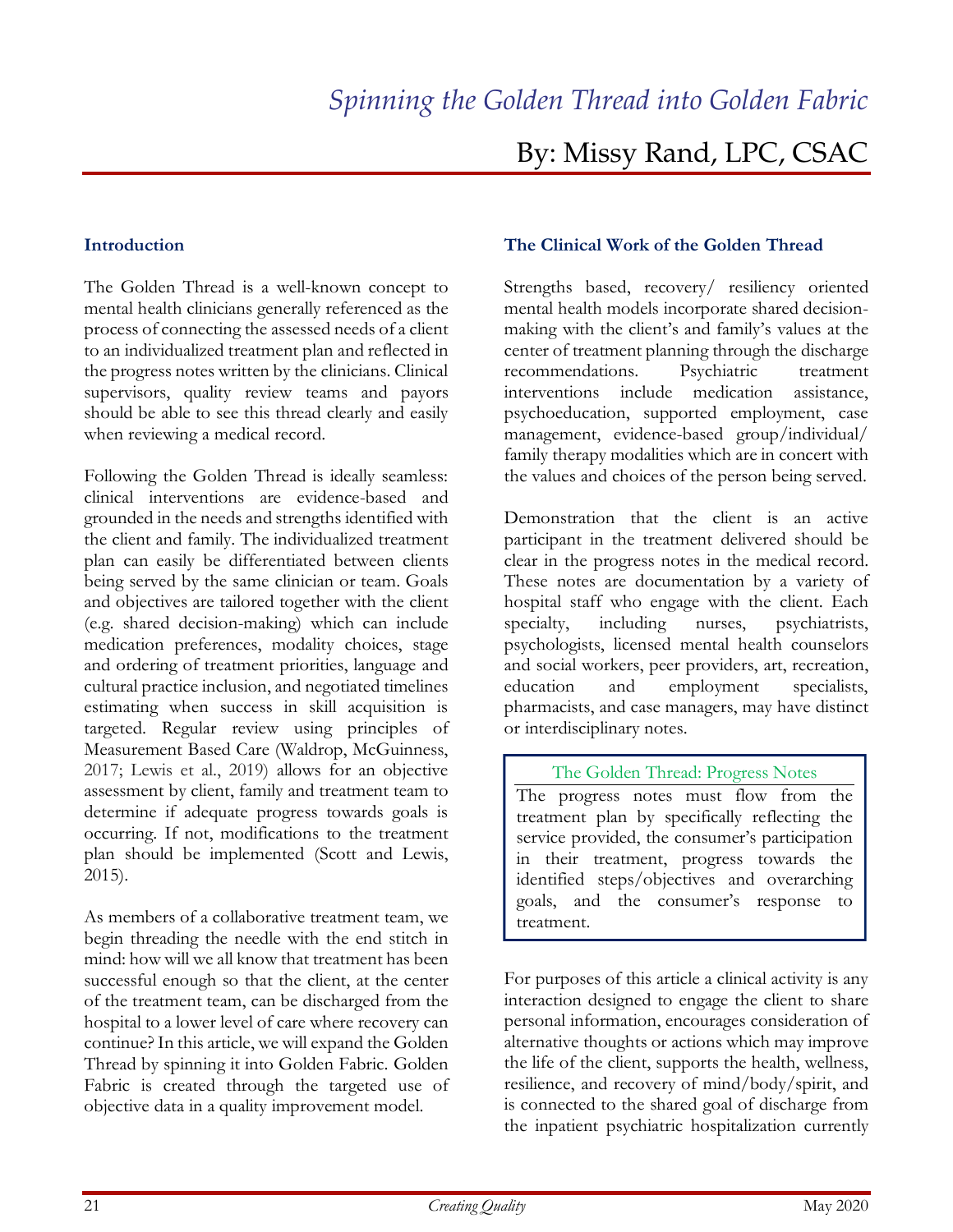experienced by the client. Clinical activity, therefore, may be conducted by an intake clerk who gathers demographic and initial medical information from a client's family. It is also the traditional psychological assessment conducted by a psychologist or the medication review elicited by a nurse. Peer providers also engage in clinical activity when they assist a client in creating a Wellness Recovery Action Plan (WRAP) (Advocates for Human Potential, 2018; Copeland Center for Wellness and Recovery, 2020).

During a psychiatric hospital stay, clinical activity is captured in the progress notes that relate the implementation of the individualized treatment plan with the client's development of skill and insight coupled with the impact of medication. Objective data regarding the impact of interventions can be slow to declare itself in persons living with serious mental illness who often present with complex co-occurring conditions. One established clinical practice that heavily uses objective data is Measurement Based Care. This practice is a strategy to distill some interventions into trackable components which the client and staff can use to assess what is helping, what is not, and adapt interventions or change the treatment plan in order to continue supporting the client forward in recovery and hospital discharge. Planful review of these data points engages and empowers the client towards ongoing recovery self-management while in hospital care and serves to model strategies for success post-discharge.

# Spinning the Thread

Medical records are maintained to document medical necessity and provision of psychiatric care, including the basis for the type, extent, duration and modality of treatment delivered throughout an episode of care. Clinical documentation should focus on the varied interventions delivered to the client/family which are tied to the treatment plan goals and objectives designed to assist the individual in a return to a health level that no longer requires hospitalization. Quality Assurance (QA) efforts are often utilized to ensure the Golden Thread is spinning together to create a whole cloth to wrap around the client. QA actions identify breaks in the thread that can contribute to "holes"

in the treatment of a client. Examples may include incomplete psychological assessment notes, nonreviewed diagnosis, delayed discharge summaries, or metabolic labs that were ordered but which lack the returned lab outcome notes.

While Measurement Based Care data are directly used by the clinician in their interactions with clients, clinical progress notes become the foundation of numerous measures about how the hospital performs. Hospital performance is reported to payors and stakeholders and is often also published for public use. Tension can be created among treatment teams and across a hospital system when those performing discreet clinical activities are not involved in the design or are poorly informed about how documentation of their work is utilized by others. Connecting clinical threads to data output is generally not taught as part of the formal training for mental health providers, therefore there is a need for on-the-job training. And how clinical activity connects to data output varies widely across hospitals, out-patient systems of care, electronic health records, and over time. Investing in continual cross-training so that all staff interacting with documentation and data design and extraction can reduce these tensions and allow for a leaner flow process while promoting improved hospital performance on reported measures.

Questions to consider: Does the staff conducting the clinical activity know how it is connected downstream to a particular outcome measure? How can QAPI teams assess the through-put knowledge base of key staff? When measures change, how is this change communicated effectively? Does the data extractor appreciate why the data is important and what clinical activity it is connected to? Does the IT vendor know the best place for extraction of measure data from within the medical record?

# From Spinning to Whole Cloth

The Golden Thread can only take us conceptually to the end point of client discharge. Spinning the threads of a single client with those of others in care over time creates a Golden Fabric we can use to describe the client population based on age,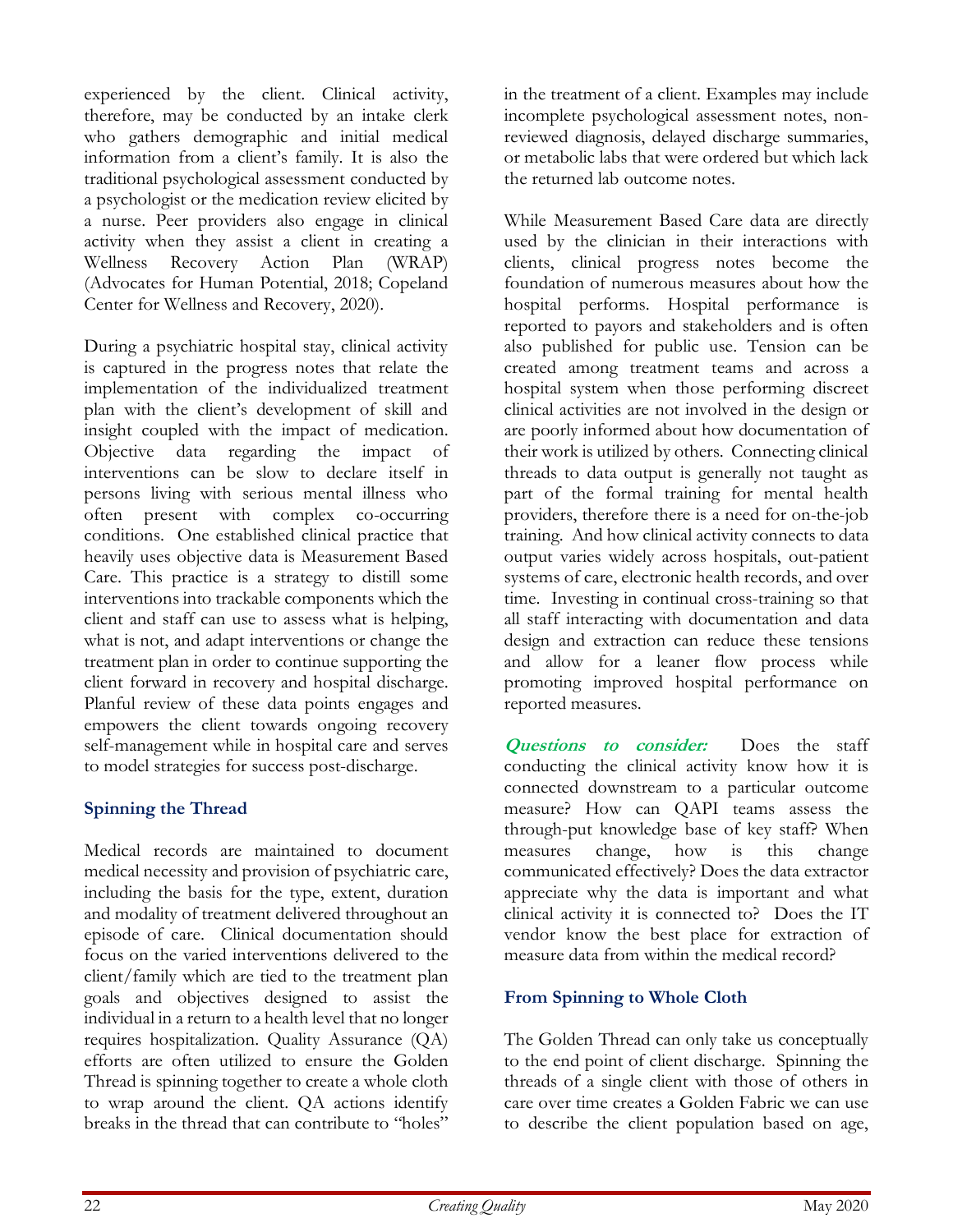![](_page_22_Figure_0.jpeg)

gender, forensic involvement, diagnosis, tobacco/alcohol/drug use, referral to appropriate services, number and reason for anti-psychotic medications prescribed, and other groupings of interest to clinical staff and hospital operations. In addition to a summary description of the clients served, aggregate data provides the rates of restrictive interventions like seclusion and restraint, number of days patient beds are empty but held for potential client returns, staff and client injuries, and medication error rates. Collecting the threads of data presents the opportunity to view the cloth from different perspectives so we can assess the value, utility, and consider creative uses of the Golden Fabric with future hospital residents. Quality Improvement endeavors are a mechanism for looking at this cloth.

## Clinician Supported Improvement Strategies

The Golden Thread concept has a parallel model in quality improvement. Plan-Do-Study-Act is a familiar basis for exercising change in an organizational system targeting improvement in an outcome or process as shown in Figure 1 (Institute for Healthcare Improvement, 2020). Several examples of applied inpatient psychiatric quality

improvement efforts are available within this issue of Creating Quality.

Figure 1.

![](_page_22_Figure_6.jpeg)

The **Plan** step is equivalent to performing a client assessment. Careful and organized collection of data from key informants to the quality improvement effort should be undertaken. Staff who represent each point in the flow from clinical intervention to data interpretation should be included for a full and complete plan to evolve. Use of objective data from NRI can be reviewed for benchmarking and determination of the scope and breadth of both the problem and strengths.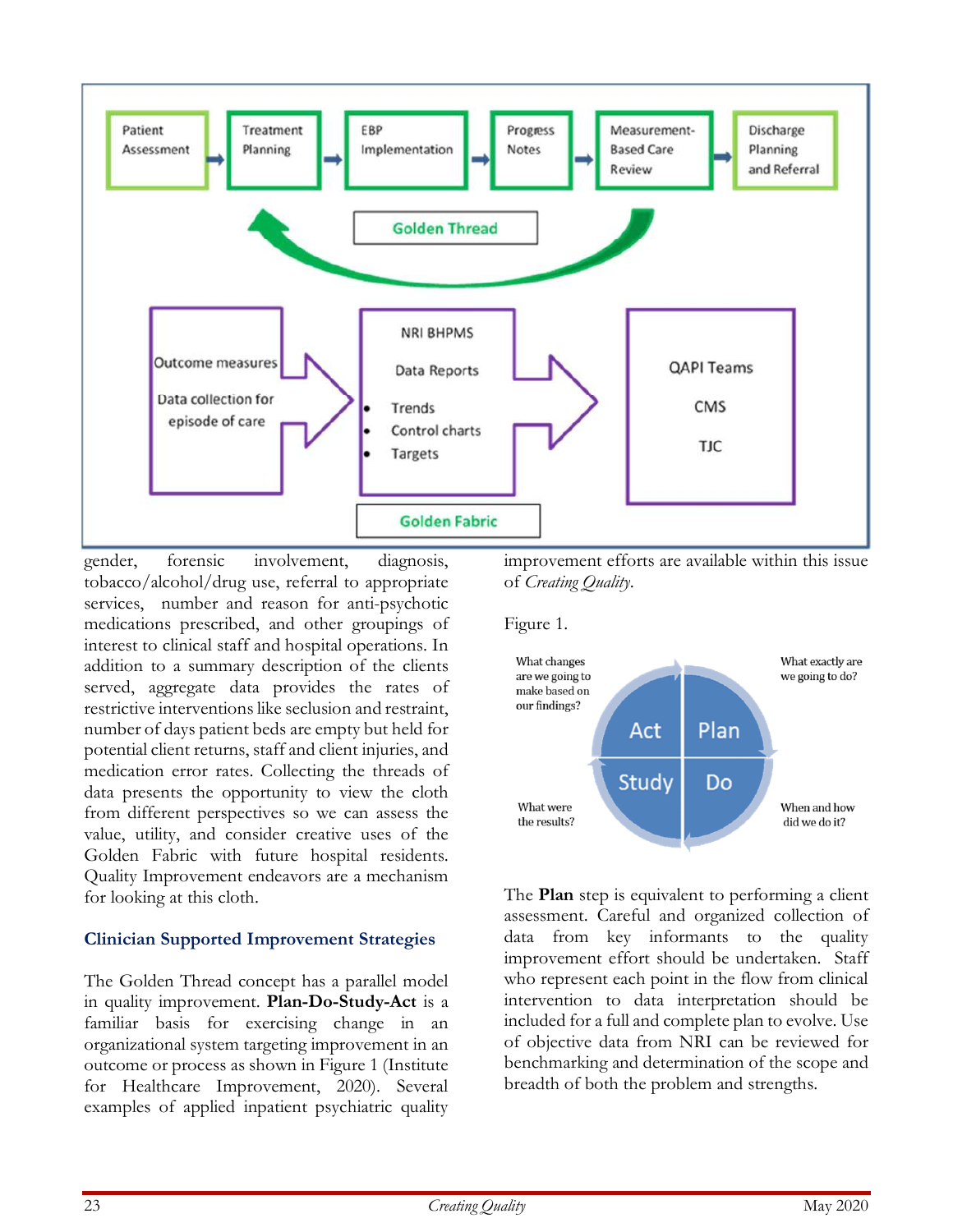**Questions to consider:** Describe specifically what you aim to change. What has brought an outcome measure or issue to the attention of the quality management team? What are the current strengths and weaknesses of the process? Why is this important and why now? Is change being thrust upon the system which requires re-tooling (new EHR, new forms, new treatment modalities, safety failures, a viral pandemic, legal requirements, new funding or reporting requirements)? What approaches have been used previously and what different approaches could be considered? Who else can contribute to this knowledge assessment to appreciate the total picture of how this current issue fits into the whole organization? What are the NRI data benchmarks which inform our trend status? What percent change do we expect to see and over what period of time? Are we availing ourselves of the SQUIRE tool (SQUIRE, 2017) so we can communicate the story of this quality improvement effort to others?

The **Do** Step aligns with how clinicians design a treatment plan. The design of what clinical interventions will be undertaken is collaborative and grounded in a realistic understanding of the strengths, talents, abilities, resources, and values of an organization at a particular point in time. Cooperation and enthusiasm are needed within and across teams to ensure that all staff are following a design that has had input from all stakeholders. Communication and education as to the specific item/behavior/data point/process being targeted for change, why this is important now, and how it will help clients/staff/the organization/society is crucial for change. Threads must be spun together to create a viable and strong fabric that can be useful and not just decorative. Just like individuals, a system must encourage the motivation to do things differently for change to occur and be sustained.

**Questions to consider:** What is the goal of the expectations for changed behaviors and workflow? Who is expected to do what, why, for how long, at what cost, for what greater good? How much effort and time is expected of participants? How can we start small and scale up change efforts? What rewards (extrinsic and intrinsic) will the

organization provide for this extra effort? How will we all know when success has been achieved?

The **Study** phase embraces similarities to principles of Measurement Based Care. Measurement Based Care involves the systematic administration of client symptom rating scales utilizing the results to drive clinical decision making. This approach optimizes the efficiency, accuracy and consistency of symptom assessment. Brief diagnostic-specific symptom rating scales have been empirically validated to assess the severity and change in severity of most psychiatric disorders (Rush et. al., 2006). Use of objective criteria to review implementation of quality improvement activities allows a rational assessment of pre- and post-system interventions. This is where previous review of benchmarking data permits the determination of effectiveness and rate of change as implementation occurs across a system. It may also highlight differences between units, teams, and individuals so that ongoing training and support to sustain a change may be targeted.

**Questions to consider:** What progress has been made this month/ quarter as demonstrated by outcome measures? What percent of individuals on the team/ unit/ campus have received training and support for this change so far? What barriers are being reported regarding implementation? What adjustments are needed in the implementation plan? Beginning with the end in mind, earlier determination for project success criteria enhances knowing when the end goal has been reached for a quality change endeavor.

Lastly, the ACT phase functions like a chart review after a client has been discharged. Bringing an objective and focused eye to the episode of care looking from the end point is critical to determining what contributed to the success from the perspectives of the entire care team, including the client and family. Quality assurance activities function to ensure that identified markers known to support resiliency and recovery occurred with the client during the hospital stay. Assessment of the quality and timing of evidence supported clinical interactions may be scored as feedback to the clinical team including client observations and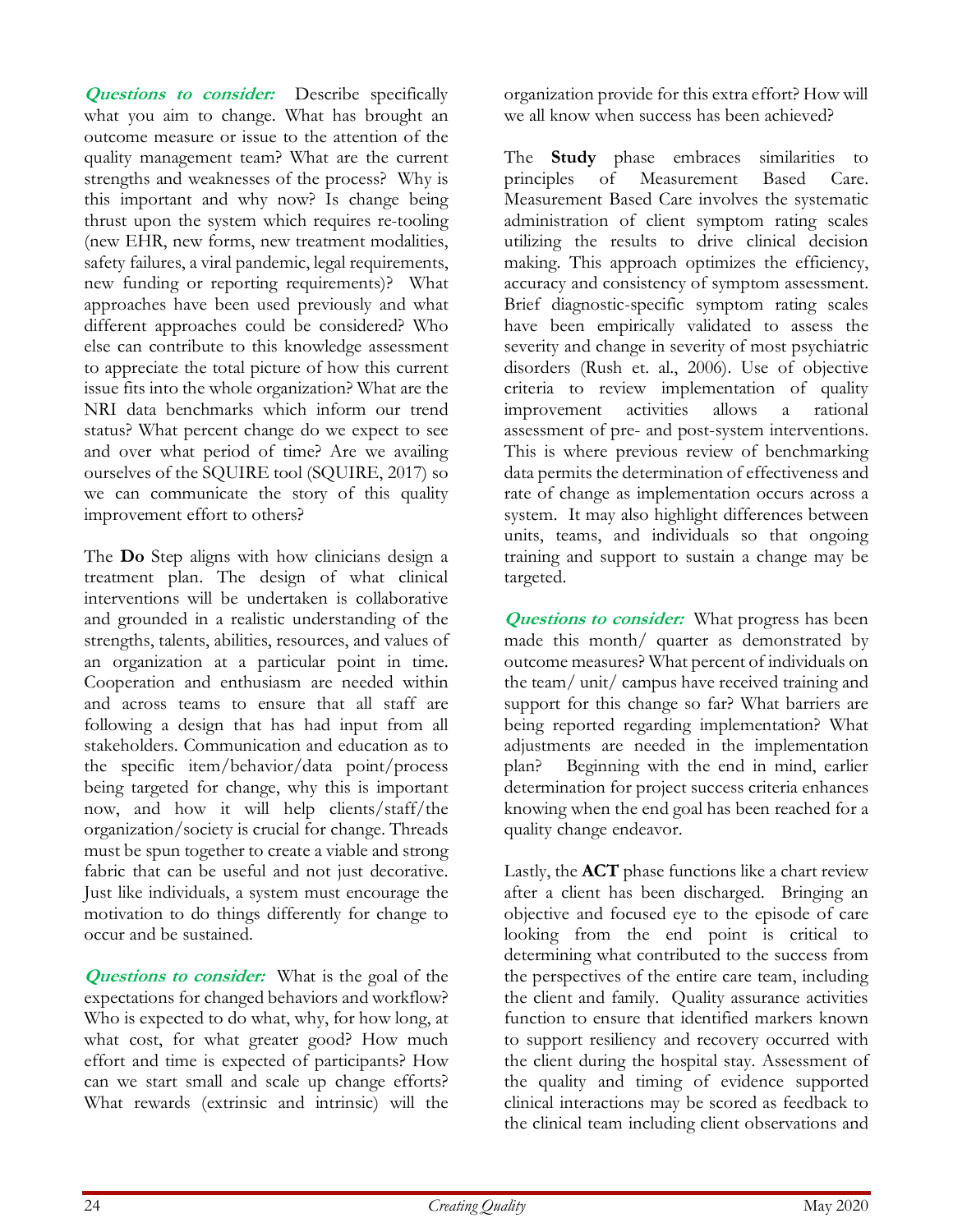evaluations of the services given. Following an intentional organizational change, reviewing benchmarked data from the point of implementation to stabilization provides the objective view of success so that it may be applied to the next generation of clients entering psychiatric care. Maintenance of change fidelity should then be periodically accessed and positively reinforced. The system should also monitor for change in the population being served to determine if adaptations are in order (e.g., Was this alcohol screening instrument normed for pregnant females as well as forensically involved males or do we need more choices in screening tools?)

**Questions to consider:** As we return to compare benchmark data with current trends, what changes are noted? Has the aim of this project been met? Why or why not? Were there other unintended consequences of the change that should be addressed? Can this change be more broadly disseminated? How will we determine if broader implementation is improving our outcomes? How can the system continue to support and sustain this change? What barriers need to be addressed for sustainability? Have all older iterations of the previous practice been eliminated as a paper or electronic resource to prevent errors? Has the change been incorporated into new client and staff orientation practices and expectations?

Clinician's direct engagement with clients is often the target of quality improvement initiatives. Education on a required performance measure may be a key first step to understanding where the intervention documentation fits into downstream performance measures. All staff involved in the engagement, documentation, extraction, review, and interpretation of data bring a valuable voice to the quality improvement table. Appreciation by medical record designers of the natural flow of client communication may inform the best extraction location for clinical utility and data capture while eliminating duplication of effort.

**Questions** to consider: Once clinicians are educated on a measure, how might they inform outcome measure capture and improvement steps that occur next? How can change design weave together the best flow from initial stitch to whole

cloth as the hospital system strives towards continuous improvement to serve our clients?

## References

Rush, AJ, et. al. (2006). Comparisons of Self-Report and Clinical Ratings on Two Inventories of Depressive Symptomatology, Psychiatric Services. 57 (6), 829-837.

https://ps.psychiatryonline.org/doi/pdfplus/10.1 176/ps.2006.57.6.829

Waldrop J, McGuinness TM. (2017). Measurement-Based Care in Psychiatry. J Psychosoc Nurs Ment Health Serv. 55(11):30-35. https://www.ncbi.nlm.nih.gov/pubmed/2884093 4. doi: 10.3928/02793695-20170818-01.

Lewis CC, Boyd M, Puspitasari A, Navarro E, Howard J, Kassab H, Hoffman M, Scott K, Lyon A, Douglas S, Simon G, Kroenke K.(2019). Implementing Measurement-Based Care in Behavioral Health: A Review. JAMA Psychiatry. 76(3):324-335.

https://www.ncbi.nlm.nih.gov/pubmed/3056619 7. doi: 10.1001/jamapsychiatry.2018.3329.

Scott K, Lewis CC. (2015). Using Measurement-Based Care to Enhance Any Treatment. Cognitive and Behavioral Practice. 22(1): 49–59. https://www.sciencedirect.com/science/article/a bs/pii/S1077722914000121

Advocates for Human Potential, Inc. (2018). Wellness Recovery Action Plan (WRAP). https://mentalhealthrecovery.com/wrap-is/.

Institute for Healthcare Improvement (IHI). (2020).

http://www.ihi.org/resources/Pages/HowtoImp rove/ScienceofImprovementTestingChanges.aspx

SQUIRE (2017). http://squirestatement.org/index.cfm?fuseaction=Page.ViewP age&PageID=471

Copeland Center for Wellness and Recovery. (2020). https://copelandcenter.com/wellnessrecovery-action-plan-wrap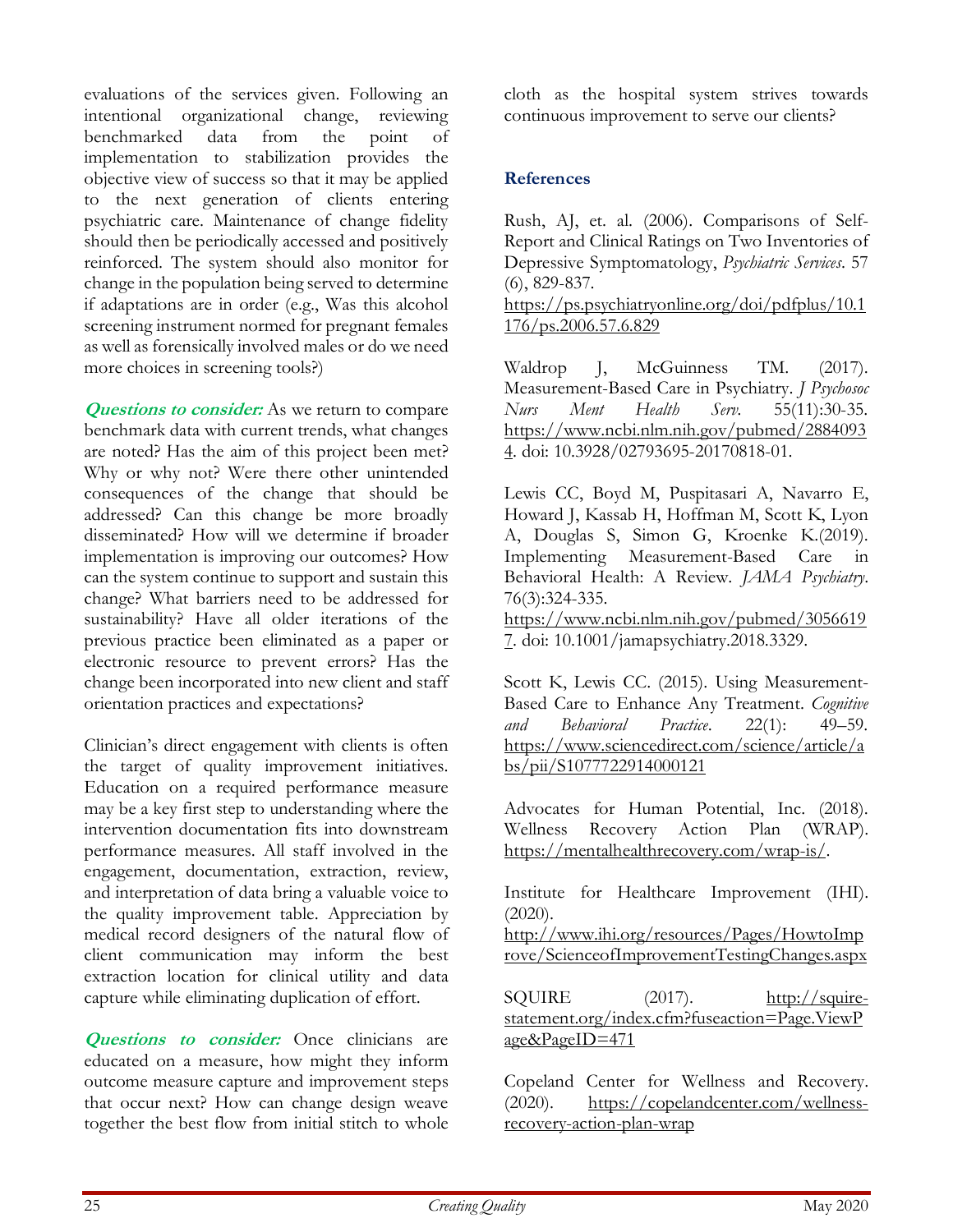## Introduction

Healthcare facilities implement quality improvement (QI) initiatives that help teams solve clinical problems that have an impact on patients' outcomes. The initiatives are primarily designed to be implemented at the local level, but when they are proven successful, they could have a greater impact on the larger service sector. Many successful QI stories stay at the local level, however, the interest for their wider dissemination has increased as other healthcare settings may experience similar problems and actively seek effective solutions. In order to disseminate these QI innovations, it may be necessary to strengthen the overall QI effort to meet the standards of empirical research studies. Wider dissemination of research findings involves the publication in peerreviewed journals and presentation at national and international conferences that have rigorous requirements for acceptance. Introducing modifications into the design of a QI initiative may take it from an initiative to a sounded research study. Innovations at the local level that are more widely shared may lead to faster uptake of best clinical practices and improved outcomes for patients.

This paper provides discrete activities than could move a QI initiative to a research study. While standard guidelines for reporting QI initiatives has been established, this report provides general ideas about how to enhance a QI initiative such that it would likely meet the research requirements for evidence to support a change in clinical practice and to further additional research. First, what is a QI initiative is defined in terms of purpose, process, and expected outcome. Second, what is a research study is defined along the same lines. Finally, a discussion of how to transition a QI initiative into a research study begins with a review of the main conceptual differences of these approaches and ends with a suggested course of action to enhance QI initiatives. Teams at the local

# By: Glorimar Ortiz, M.S., Ph.D.c

healthcare settings are encouraged to develop QI initiatives that interconnect key principles of research and transfer their knowledge about successful QI innovations to a higher scale. The integration of a researcher into the QI team will help strengthen the development of an innovation that would likely successfully shift the innovation into a research study.

## What is a Quality Improvement Initiative?

Quality improvement (QI) has been defined as a process of systematic, data-guided activities designed to bring about immediate, positive changes in the delivery of health care in particular settings (Baily et al., 2006). QI embodies a planned procedure towards the achievement of a desired result(s); it begins with a statement of the best outcome. QI initiatives are evidence-based activities targeting an anticipated goal largely exemplified by improvement in patient's outcomes. QI initiatives embrace at least one of the six pillars of quality care: safety, effectiveness, efficiency, timely, patient-centered, and equitable. The initiatives are designed and implemented to identify the system level problem that is counter to the pillars of quality of care at the local clinical setting and that have an impact on patients' outcomes (Oermann, Turner, & Carman, 2014).

QI initiatives are usually framed under a pre- and post-intervention approach that allows the assessment of changes in current practice and the measurement of the effect on patient care outcomes (Gregory, 2015). It allows the intervention to change, in a planned course, until it is successful at the local level which provides useful information about the final intervention activities (Jones, Vaux, & Olsson-Brown, 2019).

Figure 1 depicts the strategy applied in QI initiatives in their goal of improving performance. It is a planned process that assures that activities align with objectives and are different from current practice (Pre intervention). It is highly likely to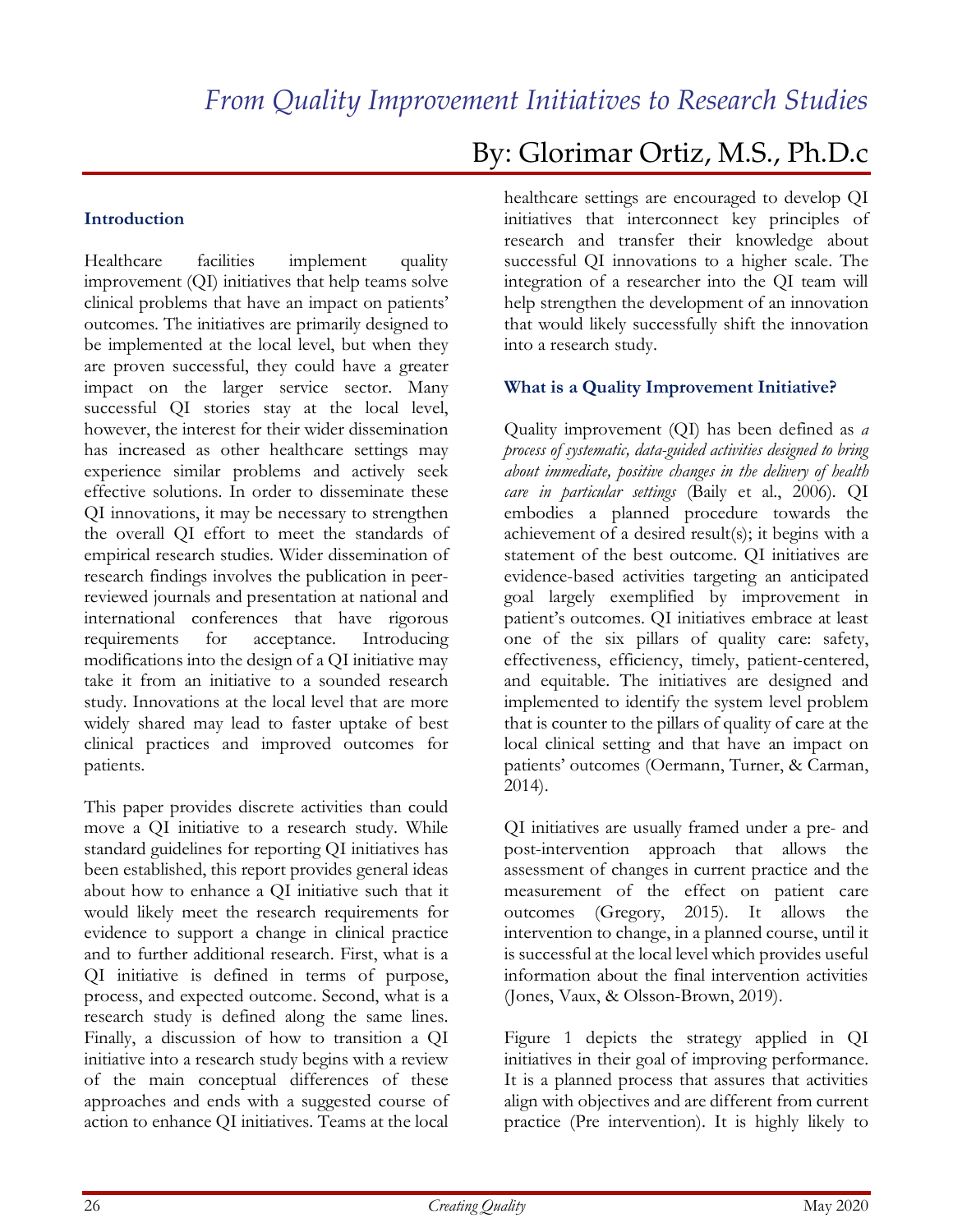produce positive changes that result in improvement (Post intervention). This strategy essentially relies on the Plan-Do-Study-Act framework, a dynamic approach for planning, implementing, observing, and reacting until a sustainable improvement occurs (Baker, 2006).

Figure 1. QI Initiatives Approach

![](_page_26_Figure_2.jpeg)

QI initiatives are desired because they contribute to the quality of care. The changes in care at the local level that are driven by evidence (both objective outcome data and proven practices) could be replicated across other healthcare sites. Because the underlying framework is dynamic, a successful strategy at a local level could be adapted and implemented at different sites. The intrinsic value of QI initiatives has been acknowledged (Grady et al., 2015). However, to be able to disseminate the initiatives, the associated interventions and outcomes at a larger scale, it is important to strengthen the intervention itself. A collective and endorsed suggestion is to design interventions that can be transitioned from QI initiatives to research studies thus promising outcomes that could be further generalized.

## What is a Research Study?

Research has been defined as a systematic study directed toward fuller scientific knowledge or understanding of the subject studied (National Institutes of Health [NIH], 2015). A research study embraces the pillars of the research process: problem, hypothesis, research design, measurement, data collection, data analysis, and generalization which are a series of activities in which researchers engage in order to

produce knowledge (Frankfort-Nachmias & Nachmias, 1996). The main purposes of research studies are to explore, describe, and explain phenomena and the causal relationships (Babbie, 2017).

Figure 2 depicts the main steps of the process applied in research studies. The process is cyclical and usually starts from an identified problem and concludes with a possible empirical generalization about the problem (Babbie, 2017). The recurring nature of the process allows for testing proposed generalizations and if rejected, to formulate new ones for testing (Babbie, 2017). The main aspect of the research process is that it is theory-grounded where each step affects theory and is affected by theory as well (Babbie, 2017).

Figure 2. Steps in the research process. Adapted from Post-intervention<br>Frankfort-Nachmias & Nachmias, 1996.

![](_page_26_Figure_9.jpeg)

The main outcome of the research process is the research report that is usually disseminated at a larger scale, thereby increasing its utility to a larger sector. The research report will include extensive details of each process step which allows for the replication of the research study in different settings. A research study can be implemented to explore, or describe, or explain, one at a time, or a mix of these, or all together. Whatever the purpose(s) of a research study, it requires a research design that is exhaustive and clear enough that the main purpose, the method and outcomes can be easily simulated by others.

Research studies follow the key principles that characterize the research process: starting with literature-based research hypotheses, to structured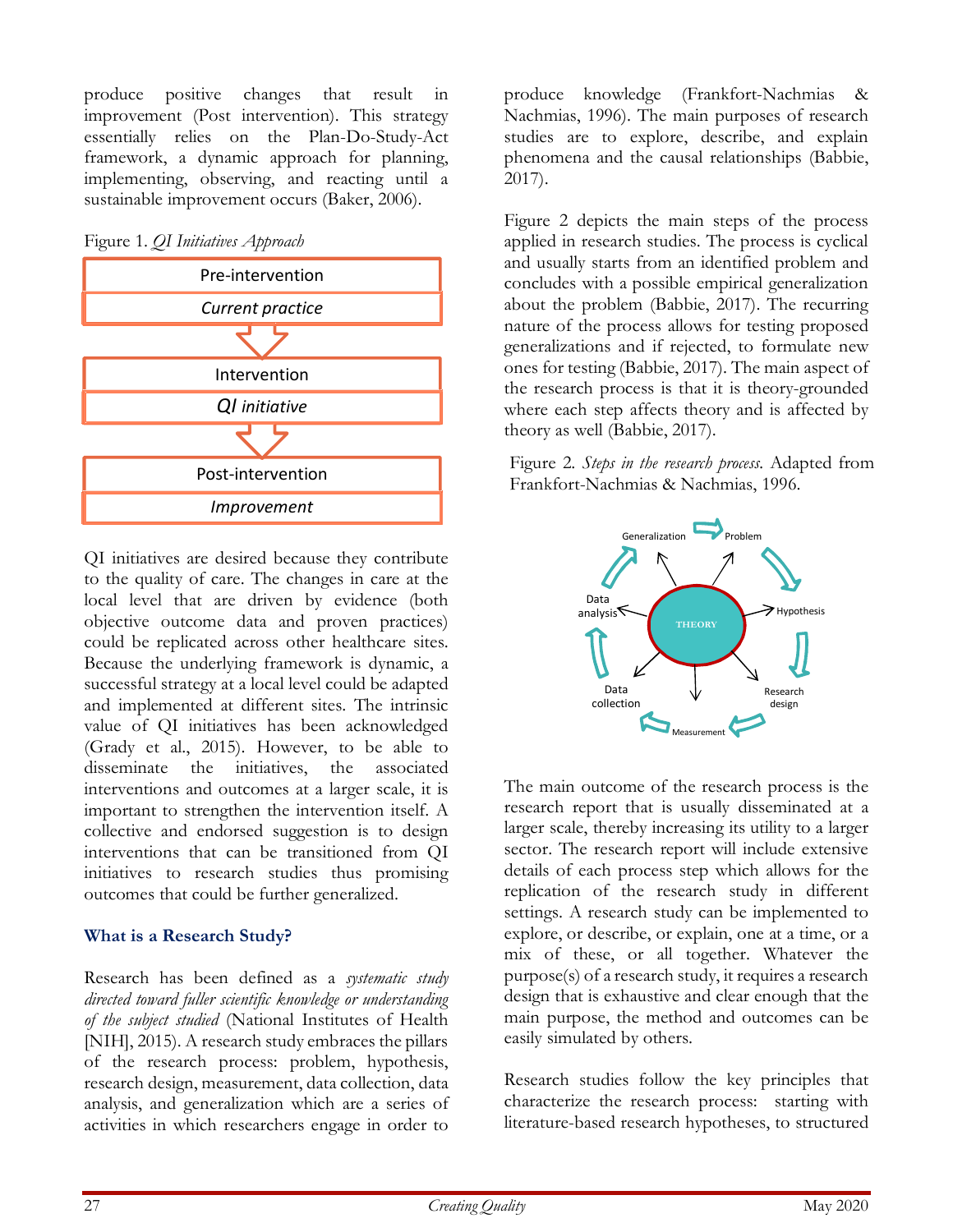study protocols that specifically define the collection, analysis and interpretation of the data, to the dissemination of the findings. These principles could be adopted by QI initiatives when the interest is to disseminate successful evidencebased efforts implemented at the local level to a greater audience.

## Transitioning from QI Initiative to Research **Study**

There is a growing interest of transitioning QI initiatives to research studies mainly to maximize the dissemination of innovations beyond the local setting (Oermann, Christenbery, & Turner, 2018). While there may be a correspondence between QI initiatives and research studies, these initiatives may lack the pragmatic approach that is rooted within research studies (Portela et al., 2015). This shortcoming could be overcome by many of the successful QI innovations (Portela et al., 2015). But first, to make a transition from QI initiatives to research studies, it is important to understand their differences.

Table 1 summarizes the main conceptual differences. QI initiatives use observed evidence while research studies search for new evidence. Research studies are framed under a conceptual theory and look to fill a research gap while QI initiatives purposely implement improvement activities to secure positive change. Both follow a specific methodology, but research studies consider the power of the study and the effect size of the findings to be able to make generalizations which is not a concern in QI initiatives. Research studies also strive to determine the level of significance of the positive change increasing the confidence in the findings. QI initiatives test for change after the implementation of an initiative while research may test for the change and will also explore the relationships that can explain such change. Because only one setting is generally included as part of the QI initiative, making generalizations to other settings may be constricted. Research studies increase the external validity of the findings as they often include larger sample sizes and multiple sites. Finally, QI initiatives findings are mainly disseminated at the local level while research studies findings may

| Table 1. Conceptual differences between QI initiatives and research studies           |                                                                                                                                                                 |                                                                                                                                                             |  |  |
|---------------------------------------------------------------------------------------|-----------------------------------------------------------------------------------------------------------------------------------------------------------------|-------------------------------------------------------------------------------------------------------------------------------------------------------------|--|--|
|                                                                                       | QI initiative                                                                                                                                                   | <b>Research study</b>                                                                                                                                       |  |  |
| Main goal                                                                             | Use CURRENT knowledge to specify                                                                                                                                | Search NEW knowledge to generalize                                                                                                                          |  |  |
| Groundwork                                                                            | Low performance scores<br>High percent of patient risk                                                                                                          | Theory<br>Gap in research                                                                                                                                   |  |  |
| Approach                                                                              | Planned methodology<br>What?-Who?-Where?-When?-<br>Why?-How?                                                                                                    | Rigorous methodology<br>What?-Who?-Where?-When?-<br>Why?-How?                                                                                               |  |  |
| Design                                                                                | Usually PDSA to test a change<br>Pre- & Post-Intervention<br>Doesn't test if the change is significant<br>unless specific tools like control charts<br>are used | Correlational,<br>Experimental,<br>Quasi-<br>experimental<br>To test a change<br>To establish relationships<br>To predict<br>Provides level of significance |  |  |
| Validation of findings                                                                | At the local level                                                                                                                                              | At the local and higher level (state,<br>national, etc.)                                                                                                    |  |  |
| of<br>Generalization<br>findings                                                      | N <sub>o</sub>                                                                                                                                                  | Yes                                                                                                                                                         |  |  |
| Dissemination<br>of<br>findings                                                       | Internally, QI related publications and<br>presentations                                                                                                        | peer-reviewed<br>Internally,<br>externally,<br>publications,<br>national/international<br>conferences                                                       |  |  |
| Adapted from Differentiating between research and quality improvement. Gregory, 2015. |                                                                                                                                                                 |                                                                                                                                                             |  |  |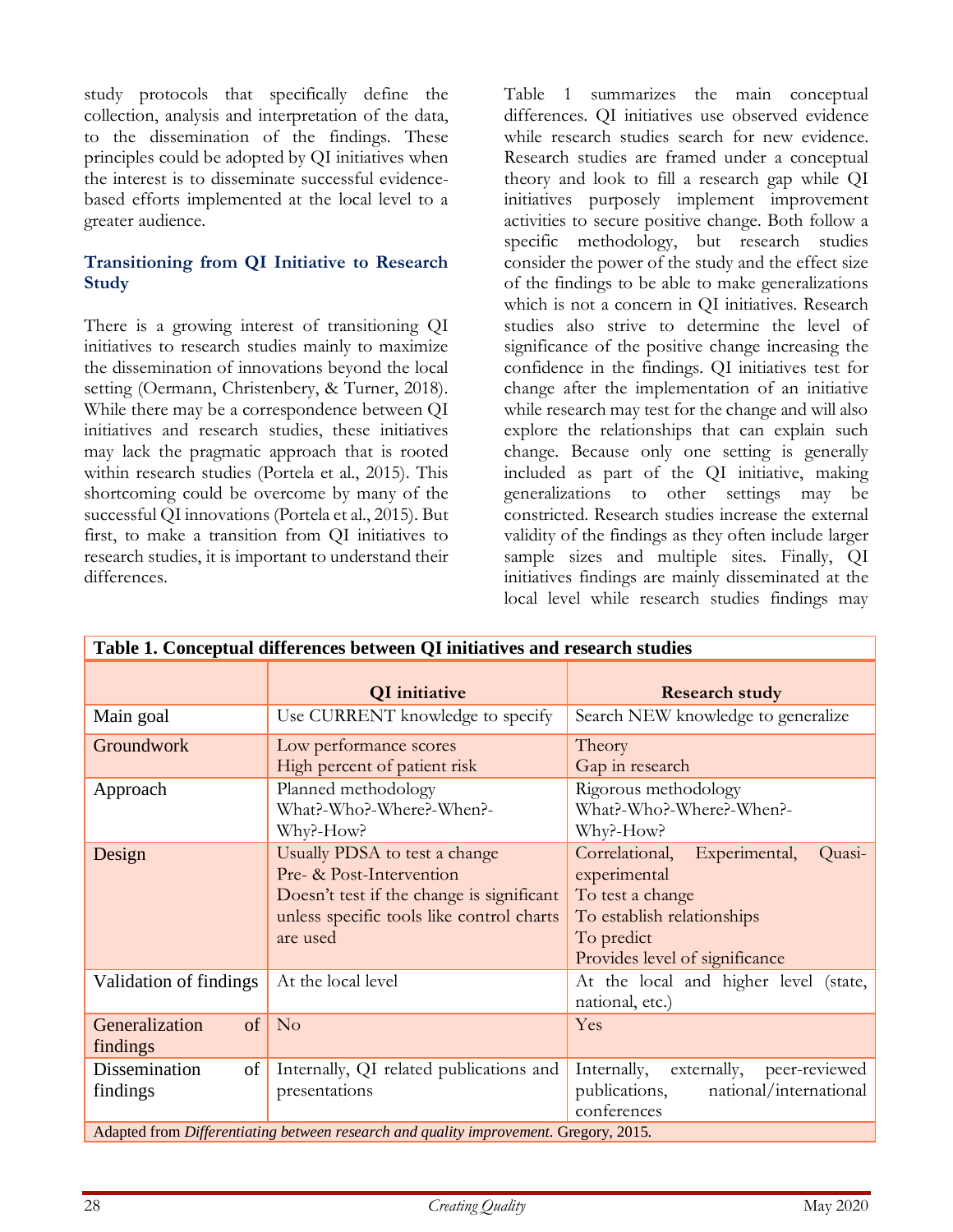reach higher levels because there are more methods and expectations for dissemination.

After understanding the main conceptual differences, it is important to decide on the audience(s) to whom the findings will be released. Questions such as Are the findings pertinent to people at the local level only? Or Is there an interest for sharing the findings with a wider audience? are important to answer to determine the study design. Along with these decisions, it is highly recommended to review the Standards for QUality Improvement Reporting Excellence (SQUIRE) guidelines. These guidelines have been vastly recommended and endorsed when the collective interest is for broader dissemination. The guidelines have also been extensively described, interpreted and explained by researchers (Davidoff et al., 2008; Holzmuellar & Pronovost, 2013; Oermann, Turner, & Carman, 2014).

The following recommendations could further the transitioning from QI initiatives to research studies. The activities can be developed with the expertise from a researcher, often available from another department within the facility or an oversight organization.

- State the (research) problem or the negative impact people are experiencing or could experience if the QI initiative is not implemented.
- $\checkmark$  Perform a literature search related to the identified problem.
- $\overline{\phantom{a}}$  Align the current problem with a **research** gap in the literature.
- $\checkmark$  Identify a conceptual framework or **theory** that could explain the observed problem.
- Make a statement of **significance** and how the initiative could have a social impact.
- $\checkmark$  Explain what has been studied on the topic and what needs to be studied.
- $\checkmark$  Improve the **design** type. Use PDSA as a foundation and add another layer of inquiry that can help understand the findings such as predictions of risk factors.
- Specify the data analysis **method** used such as qualitative, quantitative, mixed methods, cross-sectional, longitudinal, primary, or secondary data analysis.
- Provide a demographic description of the sample under study.
- $\checkmark$  Add inferential analyses such as analyses testing for mean differences or predicting improvement controlling for other possible confounders.
- $\checkmark$  Discuss the **findings** in light of the theoretical framework.
- Develop conclusions accounting for the limitations of the study.
- $\checkmark$  Provide the application of the findings to how current practice can be improved.

Transitioning from a QI initiative will require some additional activities of the QI team, but it may benefit the wider healthcare field in the adoption of innovations that improve outcomes.

## References

Babbie, E. (2017). The Basics of Social Research. Boston, MA: Cengage Learning

Baily, M.A., Bottrell, M., Lynn, J., Jennings, B., & Hastings, C. (2006). The ethics of using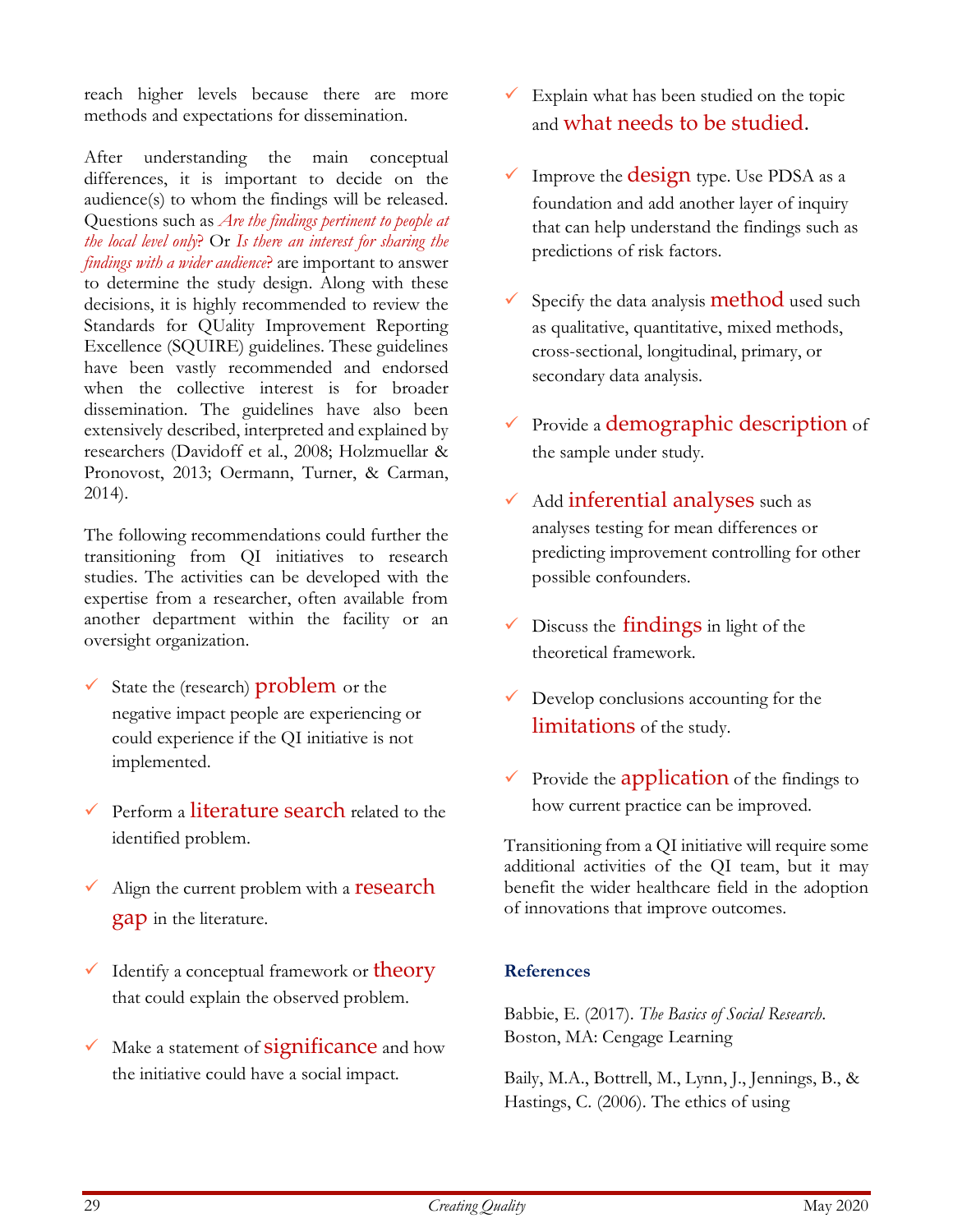QImethods to improve health care quality and safety. Hastings Center Report, 36(4), S1-S40

Baker, G.R. (2006). Strengthening the contribution of quality improvement research to evidence based health care. Quality Safety in Health Care, 15, 150-151

Davidoff, F., Batalden, P., Stevens, D. et al. (2008). Publication guidelines for quality improvement in health care: Evolution of the SQUIRE project. Quality Safety in Health Care, 17, i3-i9

Frankfort-Nachmias, C., & Nachmias, D. (1996). Research Methods in the Social Sciences. New York, NY: St. Martin's Press

Grady, D., Redberg, R.F., O'Malley, P.G. (2015). Quality improvement for quality improvement studies. JAMA Internal Medicine, 178 (2), 187

Gregory, K.E. (2015). Differentiating between research and quality improvement. JPNN Journal, April/June, 100-102

Holzmueller, C.G., & Pronovost, P.J. (2014). Organizing a manuscript reporting quality improvement or patient safety research. BMJ Quality Safety, 00, 1-91

Jones, B., Vaux, E., & Olsson-Brown, A. (2019). How to get started in quality improvement. BMJ, 364, 1-4

National Institutes of Health. (2015). Glossary & acronyms list. Retrieved from https://grants.nih.gov/grants/glossary.htm#R

Oermann, M.H., Turner, K., & Carman, M. (2014). Preparing quality improvement, research, and evidence-based practice manuscripts. Nursing Economics, 32(2), 57-69

Oermann, M.H., Christenbey, T., Turner, K.M. (2018). Writing publishable review, research,

quality improvement, and evidence-based practice manuscripts. Nursing Economics, 36(6), 268-275

Portela, M.C., Pronovost, P.J., Woodcock, T., Carter, P., & Dixon-Woods, M. (2015). How to study improvement interventions: A brief overview of possible study types. BMJ Quality Safety, 24, 325-336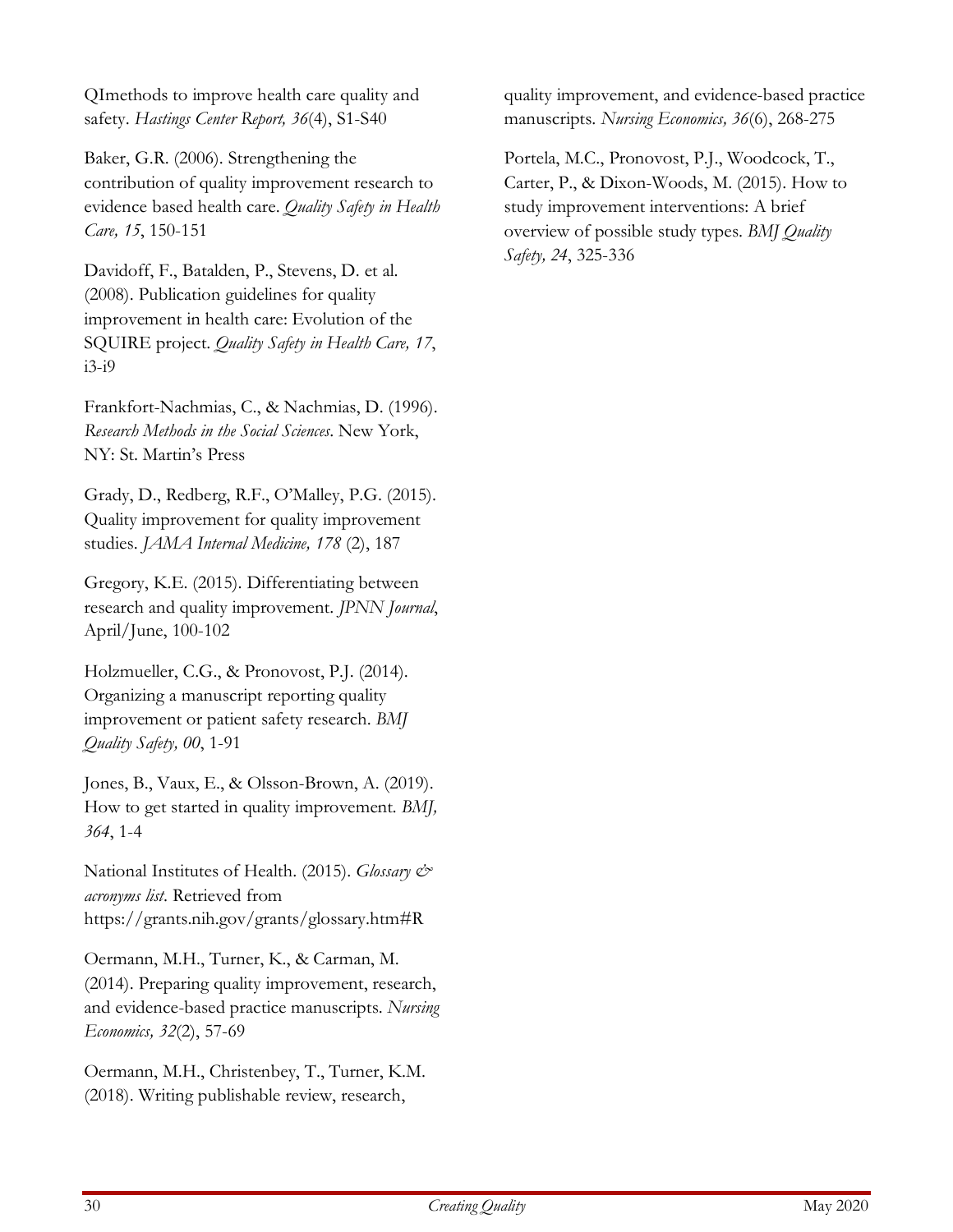# By: Lucille Schacht, Ph.D., C.P.H.Q.

#### Share Your Story to Enable Others to Benefit

While there are numerous psychiatric facilities that are undertaking improvement initiatives and have completed improvement initiatives, there is little publication of that great work. Today we begin the process to improve the sharing of this vital learning that could save other psychiatric facilities countless hours identifying, designing, and testing "solutions" that have not proven to be successful and engage in promoting the best practices for both patient care and improved outcomes.

In the first article, I discussed the components of the QI story and the information that could make each section more salient to other psychiatric facilities. NRI has developed and is continuing to improve our survey tool to help a facility build their quality improvement story. Feel free to contact us for the survey and we will assist you in building your quality improvement story for succinct documentation at the local level and/or future publication.

## Key Learnings

Some highlights from the facilities' stories provided in this issue:

- There is information deep in the medical record that needs to be pulled forward for the current clinician to use. Whether paper or electronic, ease of access is an issue that must be addressed.
- Supplemental information depicting the trend of the identified problem may provide a foundation for documentation of the problem.
- QI teams require diverse skill sets relevant to the issue at hand suggesting a multidisciplinary approach to the problem.
- New forms and visual aids can improve compliance to best practice.
- Clinical best practice needs to be at the center of the improvement effort. Mandated performance measurement might serve to

kick-start a discussion, but ultimately the clinical activity needs to be the focus of action.

• Homegrown data stores could be enriched with process-behavior information to increase the opportunity to have more granular information and may be a foundation for requesting changes in an EHR.

#### Similarity of the Clinical Process and the Quality Improvement Process

While reading "Spinning the Golden Thread into Golden Fabric" by Missy Rand, I saw the similarity of the clinical process to a rapid cycle improvement process. The assessment connects to treatment options and the evaluation of the effectiveness of those options cycles back to both re-assessing needs and re-designing treatments. The process is much improved when grounded in objective criteria. Clinicians are very familiar with this framework and their expertise greatly serves the quality improvement efforts of facilities.

#### Adding More Science to Strengthen the Potential Uptake of Your Efforts

In the final article, Glorimar Ortiz discussed the actions needed to move quality improvement initiatives into research studies. As was noted, research studies are grounded in prior research and attempt to fill a gap in knowledge. Using scientific methods and quantifying improvements not only adds to the credibility of the research, but also its replicability and its uptake by the clinical workforce. Glorimar outlines concrete suggestions for next steps, and as a biostatistician, she would also welcome the opportunity to discuss your specific interests and provide additional support.

#### Contact Us

We are interested in your feedback on this issue of Creating Quality. Our goal is to continue to work with facilities to share their quality improvement